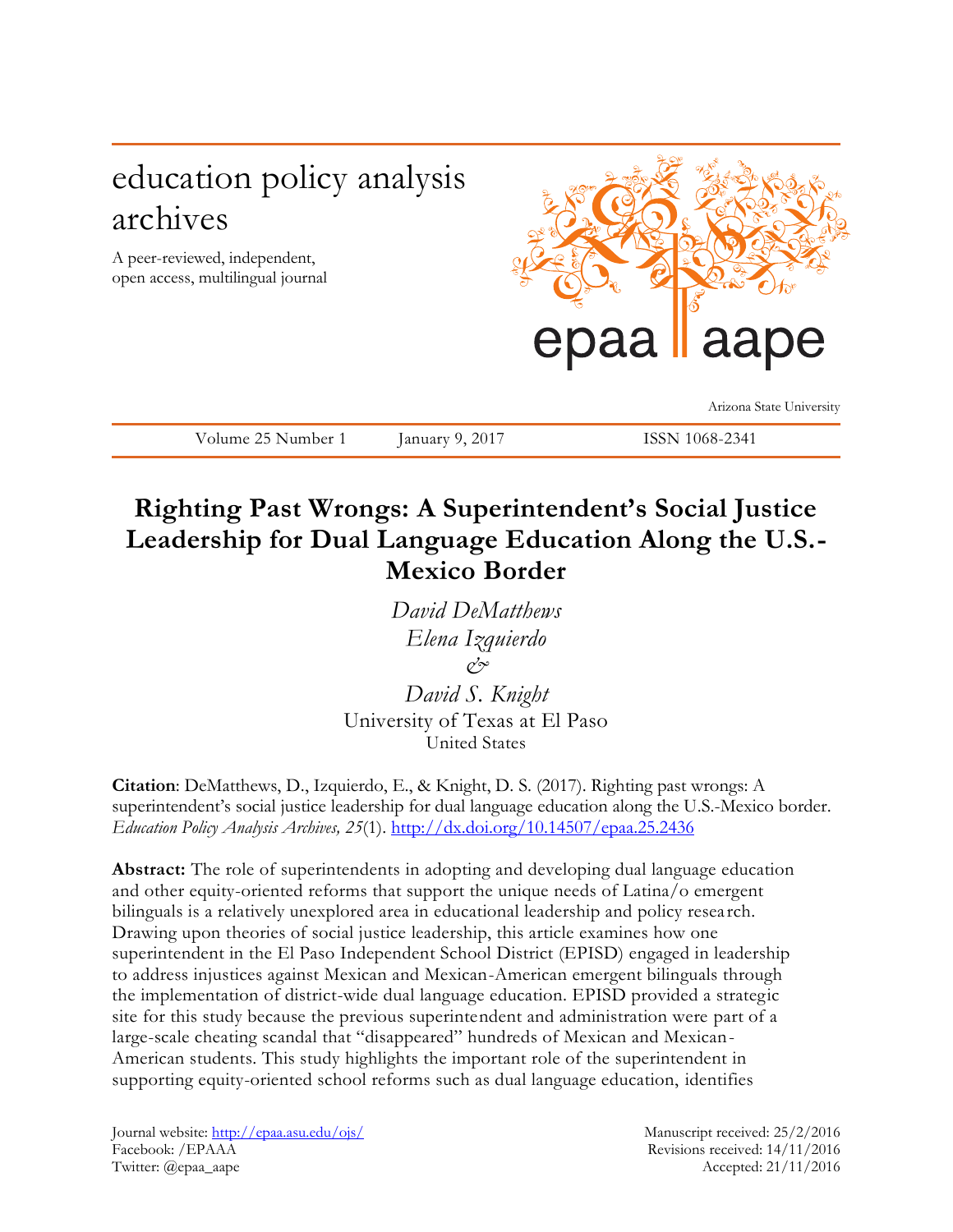specific actions and values pertinent to social justice leadership at the district level, and describes the ways leaders can take advantage of political opportunities, frame educational injustices in ways that mobilize key stakeholders, and utilize networks and grassroots movements for social justice means. The article concludes with implications for future research.

**Keywords**: bilingual education; dual language education; superintendent; social justice; leadership

# **Corrigiendo errores pasados: El liderato enfocado en la justicia social de un superintendente para la educación en dos idiomas a través de la frontera de México y los Estados Unidos**

**Resumen:** El rol de los superintendentes en la adopción y el desarrollo de la educación bilingüe y otras reformas orientadas a la equidad que apoyan las necesidades especiales de los estudiantes bilingües es una área relativamente inexplorada en el liderato educativo y en la investigación de las pólizas educativas. Este artículo examina cómo un superintendente en el Distrito Escolar Independiente de El Paso (EPISD) se involucró en el liderato para abordar las injusticias contra los bilingües emergentes Mexicanos y México-Americanos a través de la implementación de la educación dual en todo el distrito. EPISD proporcionó un sitio estratégico para este estudio debido a que la administración y el superintendente anterior formaron parte de "un escándalo de trampa en exámenes que resulto en la desaparición" de cientos de estudiantes Mexicanos y México-Americanos. Este estudio destaca el importante rol que desempeña el superintendente en el apoyo a reformas escolares orientadas a la equidad, como la educación en dos idiomas, identifica acciones y valores específicos pertinentes al liderato de justicia social a nivel distrital y describe las maneras en que los líderes pueden aprovechar de las oportunidades políticas, formulando injusticias educativas de manera que movilizan a las partes interesadas y utilizan las redes y movimientos de base para la justicia social. Este artículo concluye con implicaciones para futuras investigaciones.

**Palabras-clave:** educación bilingüe; educación en dos idiomas; superintendente; justicia social; liderato

## **Corrigindo erros do passado: A liderança focada na justiça social para um superintendente de educação em duas línguas além da fronteira do México e dos Estados Unidos**

**Resumo:** O papel dos superintendentes na adoção e desenvolvimento da educação bilíngüe e outras reformas destinadas a capital para suportar as necessidades especiais dos estudantes bilíngües é uma área relativamente inexplorada na liderança educacional e de pesquisa de políticas educacionais . Este artigo examina como um superintendente na DSI El Paso (EPISD) envolveu-se na liderança para enfrentar as injustiças contra a emergente bilíngües Mexicano-Americanos e do Méxicanos através da implementação de formação dual em todo o distrito. EPISD forneceu um local estratégico para este estudo porque a administração eo ex-superintendente eram parte de "um escândalo de fraude em exames que resultou no desaparecimento" de centenas de estudantes Mexicanos e México-Americanos. Este estudo destaca o importante papel desempenhado pelo superintendente em apoio a reformas de escolas destinadas a equidade, como a educação em duas línguas, identifica as ações pertinentes e valores específicos a liderança da justiça social a nível distrital e descreve as maneiras em que os líderes eles podem tirar proveito das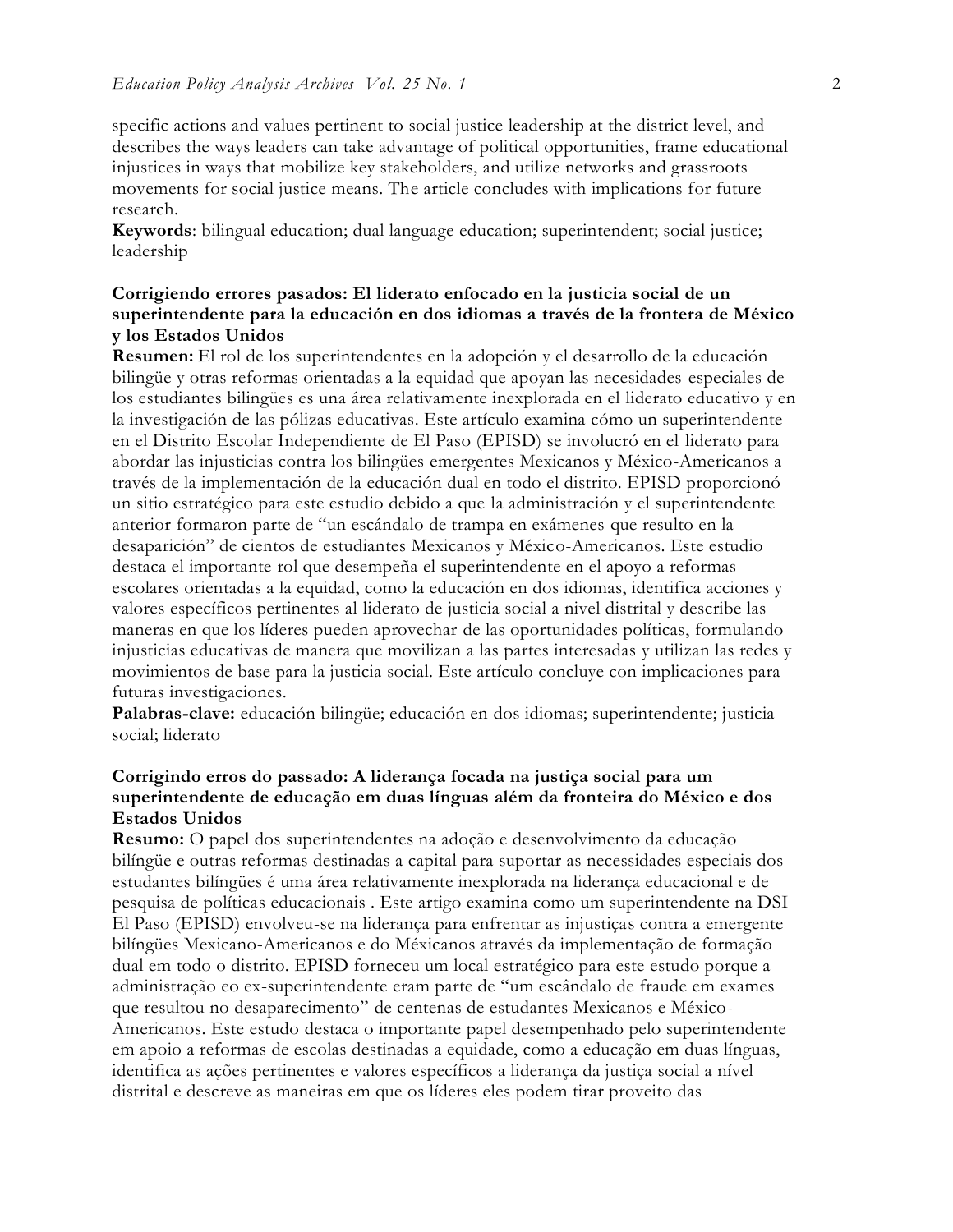$\overline{a}$ 

oportunidades políticas, formulação de injustiças educacionais para que mobilizar as partes interessadas e utilizar as redes e movimentos de base para a justiça social. Este artigo conclui com implicações para futuras pesquisas.

**Palavras-chave:** educação bilíngüe; educação em duas línguas; superintendente; justiça social; liderança

# **Introduction**

Despite intentions to promote academic achievement among Latina/o student populations, many districts provide exclusionary and subtractive educational programs that do not value family language as an asset.<sup>1</sup> Dual language education has been put forth by many scholars, researchers, social justice advocates, and practitioners as an approach to transforming schools because of its emphasis on valuing linguistic diversity, inclusivity, and rigorous and culturally sustaining curriculum (Collier & Thomas, 2004; Lindholm-Leary & Block, 2010). Yet, many districts continue to maintain the status quo, fail to value family language as an asset, and leave Latina/o students vulnerable to academic failure (Menken & Kleyn, 2010; Valenzuela, 2010; Wiley & Wright, 2004). Principals are often unprepared to respond to or even identify the unique academic and social needs of this growing student population (Nelson & Guerra, 2013). A lack of pre-service and in-service preparation for both principals and teachers translates into schools unable to recognize the importance of providing Latina/o emergent bilinguals with uninterrupted cognitive development in their first language while also providing access to high-quality instruction in English within inclusive and socio-culturally supportive classrooms. Serving Latina/o families and communities is further complicated by fractured, one-sided, or non-exist family-school relationships. Family-school relationships are often damaged from racialized narratives that "the school knows best" and leaves students in a place of even greater vulnerability (Auerbach, 2009; De Gaetano, 2007). Thus, it should come as no surprise that emergent bilinguals, the overwhelming majority of whom are Latina/o, are rarely proficient in reading (4%) or mathematics (6%) by eighth grade and are not graduating at the same rate as those students who are English proficient (NCES, 2015).

Research on second language learning has documented that English proficiency is not quickly obtained by one hard-working teacher or a result of one or two years of targeted instructional support (Hukta, Butler, & Witt, 2000). Students learn a second language through a long process that cultivates academic English proficiency over a four to seven-year period (Cummins, 1981). Supporting Latina/o emergent bilinguals requires that teachers and principals have access to extensive professional development and ongoing coaching that can perhaps only come through a long-term district-wide improvement process (Cheung & Slavin, 2012; Elfers & Stritikus, 2014). The role of the superintendent is therefore critical, given their positional authority to envision and make such investments at the district level.

Scholars argue that superintendents are "pivotal actors in the complex algorithm for managing districts and leading policy implementation efforts" (Björk, Browne-Ferrigno, & Kowalski, 2014, p. 444). At the same time, superintendents' power is constricted and shaped by social, political, and economic forces stemming from school board and community politics, state and federal education policies, financial concerns, unequal power dynamics between different communities, and

<sup>1</sup> We use the term emergent bilinguals rather than the term English Language Learners (ELLs) or Limited English Proficient (LEP). ELLs or LEP students are those students who speak a language other than English and are acquiring English in school. We prefer to use the term emergent bilinguals because we believe that when policymakers, educators, and researchers ignore bilingualism and its role in schooling, they perpetuate numerous inequities and discount the needs of children from linguistically diverse backgrounds.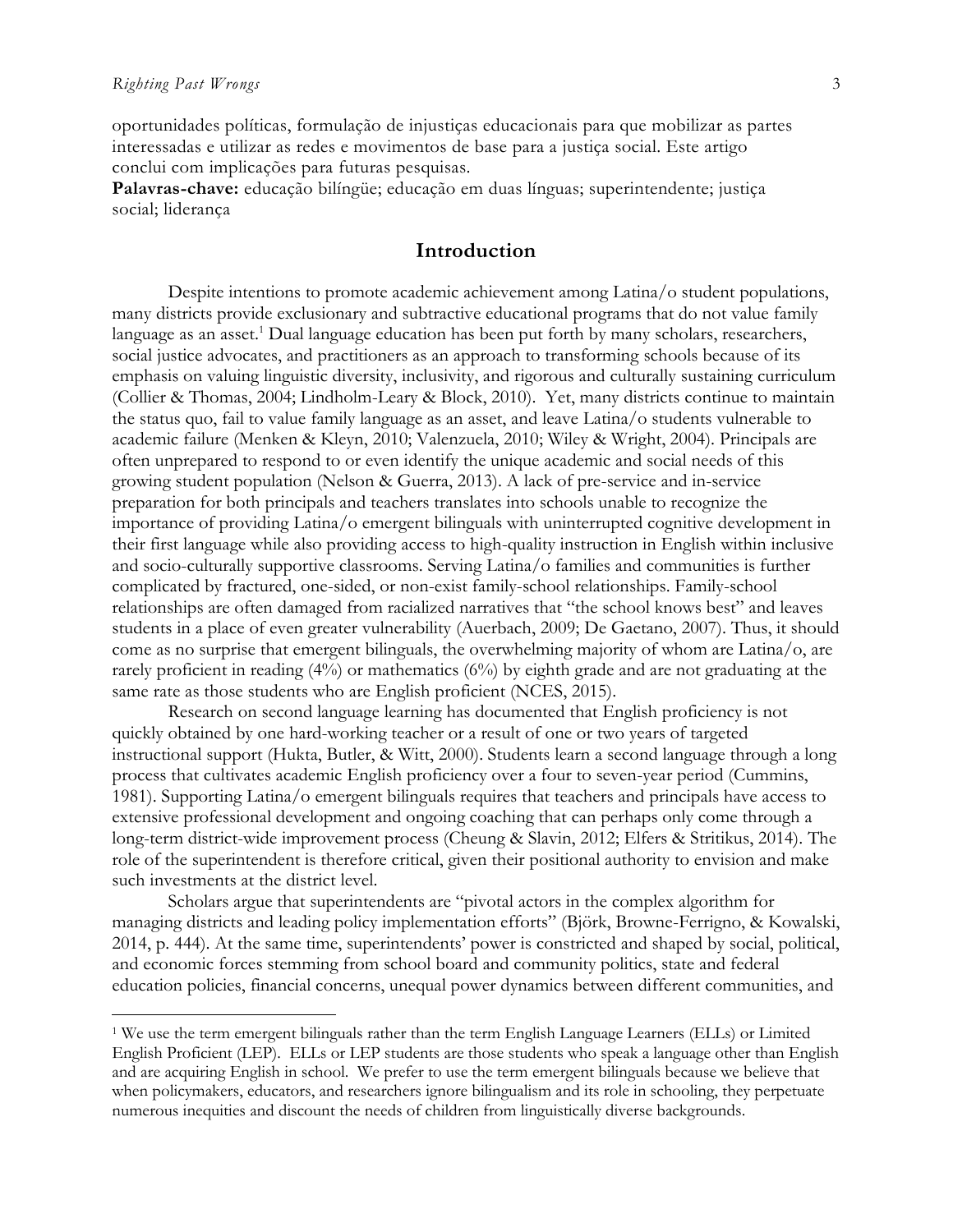influential constituents who disagree or oppose reforms based on their own interests or ideologies. Thus, just because an initiative is socially just or might benefit Latina/o emergent bilinguals, does not mean superintendents can make a unilateral decision to adopt a particular instructional model.

Drawing upon theories of social justice leadership (Anderson, 2009; DeMatthews, 2016; Ryan, 2016; Theoharis, 2007), we explore how one superintendent in the El Paso Independent School District (EPISD) in Texas engaged in leadership to address injustices against Mexican and Mexican American emergent bilinguals through the implementation of district-wide dual language education. Specifically, we investigate three questions: (a) what was the role of the superintendent in supporting dual language; (b) what specific actions and orientations were necessary to bring about dual language; and (c) what beliefs and understandings did the superintendent draw from to inform his action? EPISD provided a strategic site for this study not only because of longstanding and welldocumented history of institutionalized inequity in public education for Mexican-American communities in Texas (Alemán, 2007, 2009), but also because a new superintendent and school board mandated a district-wide dual language model soon after a large-scale cheating scandal that "disappeared" hundreds of Mexican and Mexican American students through improper promotion, demotion, and forced dropout/pushout. The well-documented cheating scandal is the primary reason for the study being undisguised, as this story was reported in multiple national and regional media outlets (Anderson, 2016; Fernandez, 2012; Kreighbaum, 2013; Weaver & Tidwell, 2013).

What follows is a brief overview of literature focused on the miseducation of Latina/o emergent bilinguals and the justification of dual language as a social justice-oriented approach to schooling. Next, a theoretical framework focused on social justice leadership from the position of the superintendent is presented. Following the theoretical framework is a section describing the methods used to conduct this study. Findings are presenting beginning with a brief overview of the EPISD cheating scandal followed by major themes that emerged through the analysis of data. Finally, the article concludes with a discussion of the superintendent's role in creating dual language education and how it relates to our theoretical framework as well as implications for future research and practice.

## **Emergent Bilinguals and Dual Language Education**

While Latina/o emergent bilinguals were marginalized and subjected to subtractive forms of schooling prior to No Child Left Behind, the current testing and accountability context makes these students even more vulnerable because educators are under greater pressure and more likely to view Latina/o students as liabilities on state-mandated assessments (Menken, 2010; Reyes, 2016; Valenzuela, 2010; Wiley & Wright, 2004). The EPISD cheating scandal provides direct evidence of the framing of Latina/o students as liabilities, in part because they were viewed as poor test takers that would inevitably drag down school and district scores. Framing Latina/o students as liabilities also creates a perception that these students need to be separated, immersed in English, and subjected to a narrow curriculum rather than a well-rounded education building upon their cultural and linguistic assets. Such perceptions and practices are not only unjust and inherently racist, but also outside what research suggests is most beneficial for this student population (e.g., Hukta, Butler, & Witt, 2000).

An overemphasis on English at the expense of simultaneously developing the student's first language is a significant contributing factor to achievement gaps, because it limits students' ability to develop biliteracy skills and transfer these skills from their first language to English (Reyes, 2006). Schools that focus on simultaneously developing students' first language with English help students acquire academic English faster, because biliteracy relates to the length of time it takes students to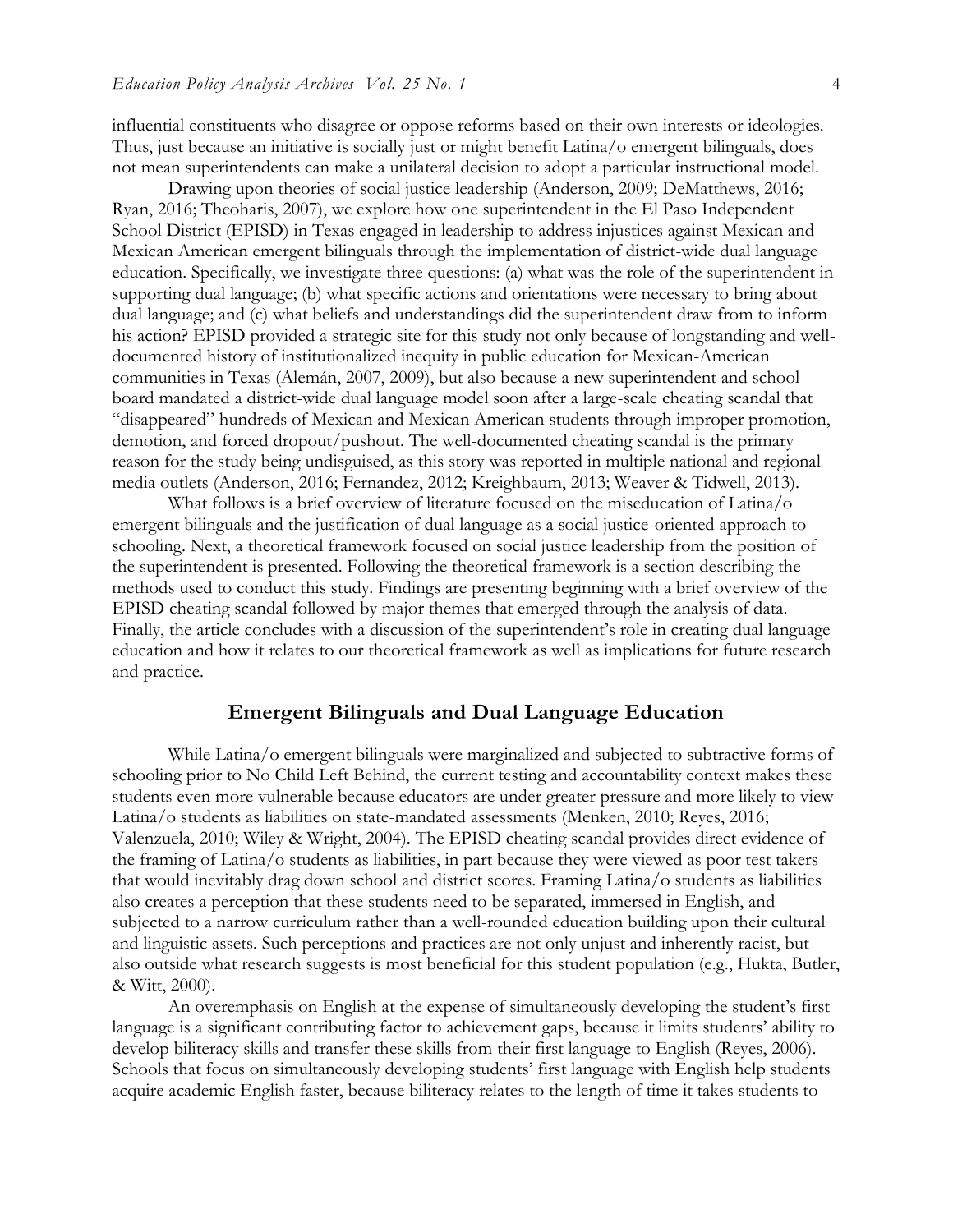acquire academic English (Menken & Kleyn, 2010). Furthermore, a rich body of literature supports the argument that emergent bilinguals who learn English while further developing their first language to a high cognitive level are likely to outperform other similar students in English-only programs and also narrow achievement gaps with their English speaking peers (Genesee, Lindholm-Leary, Saunders, & Christian, 2006). Although closing academic gaps is important, it is not sufficient. Improving student achievement and other academic outcomes is inextricably linked to a well-rounded and socially just education that respects and builds upon the social and cultural resources that are present in Latina/o families and communities (Good, Masewicz, & Vogel, 2010; Huerta, 2011).

Dual language education is centered upon a notion of social justice because it emphasizes biliteracy and bilingualism where Latina/o emergent bilinguals are educated with English proficient students in the same classroom. Both student groups gain access to academic instruction through two languages with the goals of bilingualism and biliteracy, and both student groups can serve as language and cultural brokers for each other (Amrein & Peña, 2000). Research on cognitive and academic functioning has shown the enhanced benefits of dual language education (Bialystok, 2007; Collier & Thomas, 2004; Lindholm-Leary & Block, 2010). Dual language promotes important social and cultural outcomes, such as healthy multi-generational cultural and linguistic communities while also presenting a counter narrative to dominant racial ideologies that disregard Latina/o culture (Fránquiz, Salazar, & DeNicolo, 2011; Wiemelt & Welton, 2015). Dual language education values diversity and fosters cultural acceptance; requires collaborative, flexible, and tailored professional development for educators and parents; welcomes and connects different communities; maintains high expectations for all students and views diversity as an asset; and develops curricula that is developmentally appropriate and attentive to context and culture (García, 2005; McLaughlin, 2013; Schachter & Gass, 2013). The academic and cultural imperatives of dual language education make it a social justice-oriented approach to addressing the academic and cultural injustices that Latina/o emergent bilinguals have been subjected to in EPISD and school districts across the US.

## **Theoretical Framework**

Three theoretical concepts are useful in thinking about how superintendents engage in social justice leadership. Superintendents should have a situational awareness, an understanding of advocacy, and a refined ability to enact a leadership praxis that is dialogical, critical, and focused on the ongoing creation and/or aquisition of knowledge. Before exploring these concepts, we discuss how the superintendency has been traditionally defined and how social justice leadership has been conceptualized and linked to the role of the superintendent.

#### **Positioning Superintendent Leadership and Action**

Few studies have investigated how superintendents support equity-oriented reforms in general, or the development of dual language education specifically. However, the superintendent's relevance to such reforms is apparent given their unique position to organize reform through collaboration, communication, and community engagement. The superintendent's "pivotal organizational perch has direct and proximate access to board members, building principals, and community residents, as well as direct and proximate influence on vision inception, resource distribution, and operational procedures" (Bird, Dunaway, Hancock, & Wang, 2013, p. 77). Marzano and Waters (2008) conducted a meta-analysis of 27 studies and found that the following district activities impact student achievement: goal-setting processes, non-negotiable goals for achievement and instruction, board alignment with and support of district goals, monitoring goals, and use of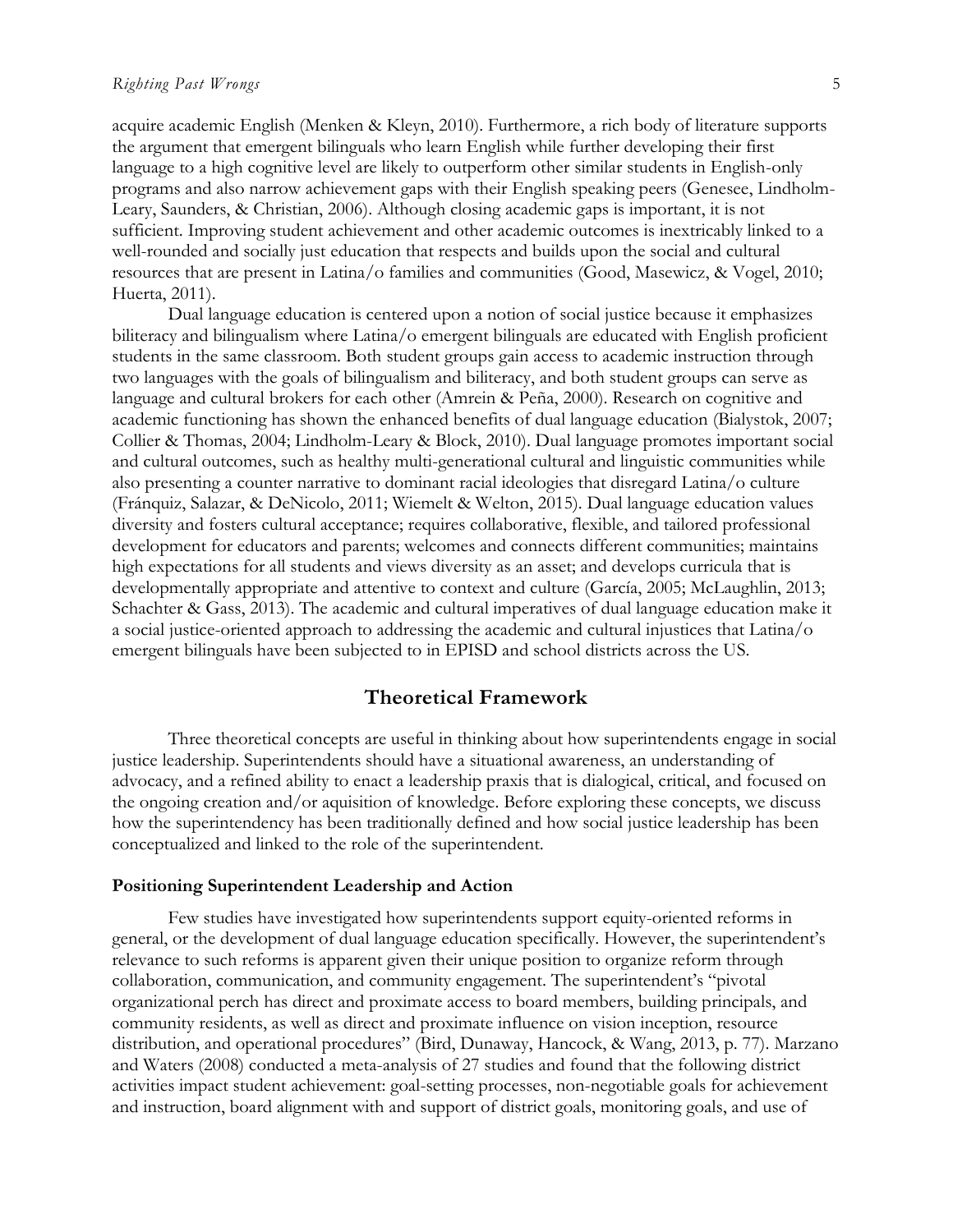resources to support goals. The superintendent's position and leadership could support the structures, resource allocations, and long-term commitments necessary for dual language education or other equity-oriented reforms, especially if she is aware of the broad range of educational injustices present within schools/communities and critically reflective of her practice (Beard, 2012).

On the other hand, superintendents have multiple obligations and operate in a contested and political workspace. These obligations and conflicts induce superintendents to build symbiotic relationships with various communities and organizations, communicate with the public and different interest groups about the needs of particular schools as well as district needs, co-develop a district vision with different stakeholders that may have different or competing expectations, generate support for district and board initiatives, and exert influence to shape public opinion to support district proposals (Horton & Martin, 2012; Kowalski, 2013). This work requires multiple roles and thinking across multiple planes to solve complex problems. Such roles include teacherscholar: one who is knowledgeable of curriculum, pedagogy, instructional leadership and driven by an educational philosophy; organizational manager: one who is knowledgeable of law, finance, collective bargaining, facilities, and other administrative duties; democratic-political leader: one who is skilled in community relations, shared decision making, and community and state politics; applied social scientist: one who understands and can make decisions based on qualitative and quantitative research; and effective communicator: skilled listener with strong public speaking, verbal, and written communication skills (Kowalski, 2001; Kowalski et al., 2010; Kowalski & Björk, 2005).

#### **Superintendents as Social Justice Leaders**

Leadership for social justice at the campus level has been found to be a key component in addressing the needs of Latina/o emergent bilinguals through dual language education (Hunt, 2011; Shaw, 2003; Scanlan & López, 2012; Theoharis & O'Toole, 2011; Wiemelt & Welton, 2015). Clearly, the superintendency differs from the principalship, but the literature is useful for describing how any educational leader acts to change organizational and cultural values, structures, and practices that marginalize students. Social justice leadership is broadly aimed toward creating an inclusive approach to challenging dominant beliefs, co-constructing new and empowering narratives, advocating for comprehensive change, and publicly engaging in ongoing candid discussions about race, ethnicity, social class, disability, gender, sexual orientation, and other marginalization conditions (Furman, 2012; Jean-Marie, 2008; Jean-Marie, Normore, & Brooks, 2009; Theoharis, 2007). In regard to dual language education, this might include (a) dismantling segregated classes or teaching practices that isolate emergent bilinguals; (b) addressing faculty deficit perspectives; (c) engaging community and broadening curriculum beyond a traditional Euro-centric focus and eliminating language barriers to family engagement; and (d) providing teachers and principals with meaningful and sustained professional learning opportunities on dual language education. Dantley and Tillman (2010) describe a social justice leader as one who "investigates and poses solutions for issues that generate and reproduce societal inequities" (p. 19). Social justice "supports the notion that educational leaders have a social and moral obligation to foster equitable school practices, processes, and outcomes for learners of different racial, socioeconomic, gender, cultural, disability, and sexual orientation backgrounds" (Evans, 2007, p. 250).

The aims of social justice leadership, key actions and practices targeted toward creating more equitable and inclusive schools, and the political and civic mindedness necessary to navigate challenges is not mutually exclusive to the principal, but rather is highly relevant and generalizable to the superintendent. Moreover, the internal and external challenges as well as the social justice dilemmas confronted by principals in schools (DeMatthews, 2016; DeMatthews & Mawhinney, 2014) is also germane to understanding social justice leadership for the superintendent. Unpacking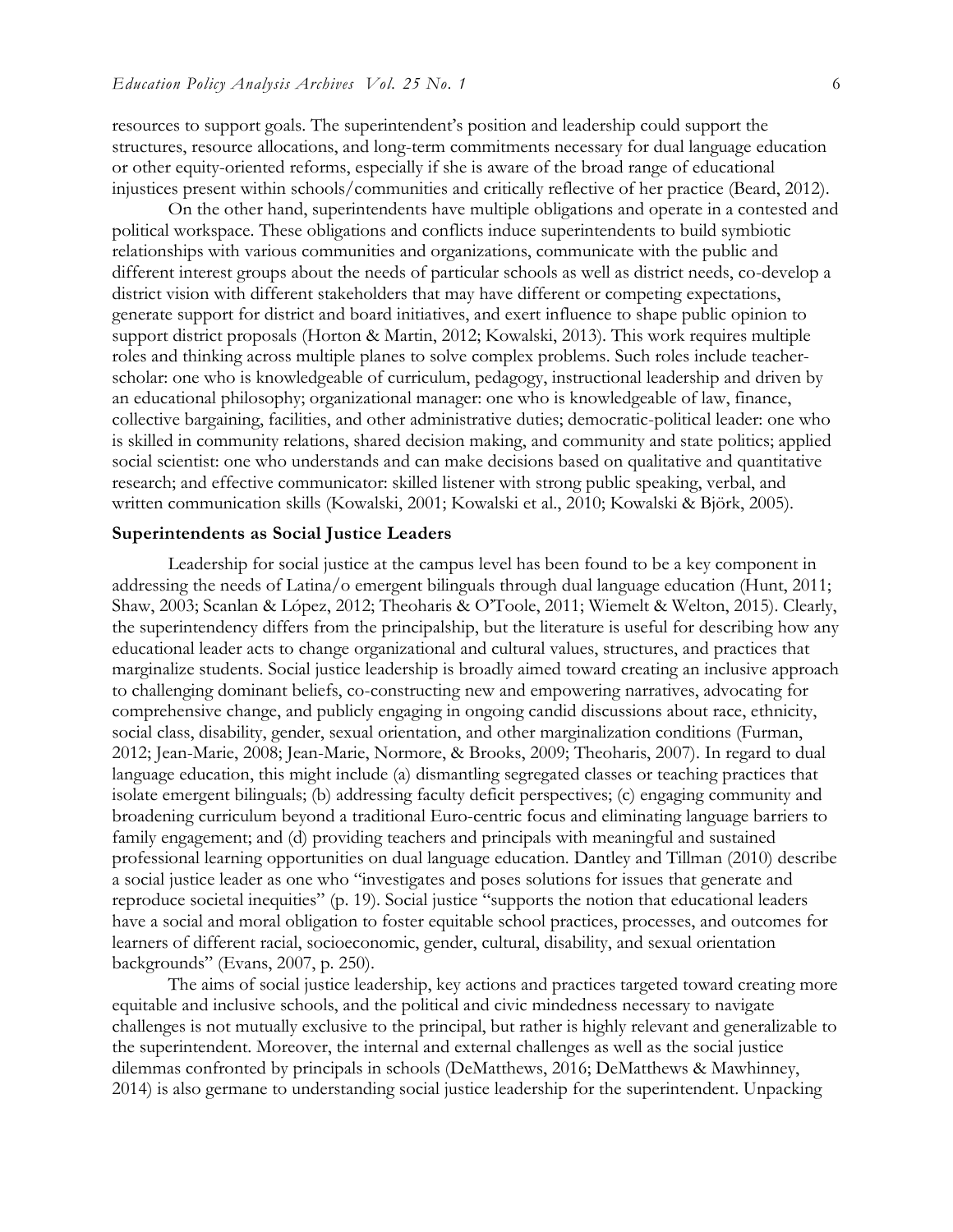the complexity of social justice further elucidates its applicability and pertinence to superintendents. For example, social justice can mean different things to different people and groups, making it possible for two groups to act in opposition to each other both in the name of social justice (Boyles, Carusi, & Attick, 2009). We argue that superintendents should be aware of different stakeholder concerns. A focus on social justice requires superintendents recognize different facets of social justice and how each facet interacts with others. Social justice is generally defined through three facets: (a) distributive justice: concerned with marginalized groups struggling to end exploitation with the purpose of winning reallocation of goods, services, money, and/or opportunity; (b) cultural justice: concerned with identity and addressing cultural domination and non-recognition of marginalized groups; and (c) associational justice: concerned with marginalized groups gaining access to fully participate in decisions related to distributive and cultural justice (Fraser, 1997; Gewirtz 2006). Honneth (2004) adds emphasis to the importance of identity formation and the ability of marginalized groups to participate in the public realm without shame, worry, or fear of reprisals. These facets play out differently at the district level in comparison to campuses, because superintendents more frequently confront larger social, political, economic, and legal issues from federal and state organizations or businesses and grassroots organizations in comparison with principals. Moreover, different communities with a district can coalesce or quarrel to generate social and institutional problems or demands for superintendents to manage (Björk et al., 2014).

Superintendents can lead for social justice when they are cognizant of different facets of social justice and how related social and institutional challenges impact their ability to create equityoriented change. According to Kowalski (2013), social challenges are evolving conditions, "such as a lack of citizen involvement and a lack of political support, and problems, such as poverty, violence, illegal drugs and racism" (p. 315). Institutional challenges are related to the intensity, magnitude, and duration of education reform and the ways ongoing systemic reforms impact teachers, principals, and central office administrators (Björk et al., 2014). Kowalski (2013) identified two primary institutional challenges confronted by superintendents, strategic planning and changing district organizational cultures. These interrelated issues are directly related to issues of social justice and reflect a "widely accepted assumption that underperforming schools will not improve unless they have more positive institutional climates" (Kowalski, 2013, p. 318). Superintendents are placed in the midst of controversial and competing political interests, which "describe the rough-and-tumble world in which superintendents will invariably be forced to make unpopular decisions" (Björk et al., 2014, p. 458). Leadership in this context necessitates a situational awareness related to local politics and challenges coupled with a community, regional, and national awareness of marginalization (Alsbury & Whitaker, 2007; Furman, 2012; Larson & Murtadha, 2002; Ryan, 2016). This *situational awareness* informs and relates to *advocacy* and *praxis*. Superintendents can address institutional challenges and create more equitable schools by drawing on these components of social justice leadership, a topic we turn to next.

#### **Components of Superintendent Social Justice Leadership**

**Situational awareness.** Superintendents confront powerful constituents, including chambers of commerce, business leaders, school boards, regional politicians, and conservative nongovernmental organizations with diverse sets of interests. Powerful groups rarely include marginalized student and family voices. *Situational awareness* is necessary for superintendents to understand the evolving context, history, power dynamics, politics, and competing priorities surrounding districts. Waters, Marzano, & McNulty (2003) define situational awareness for educational leaders as the extent to which one is "aware of the details and undercurrents in the running of the school and uses this information to address current and potential problems" (p. 12).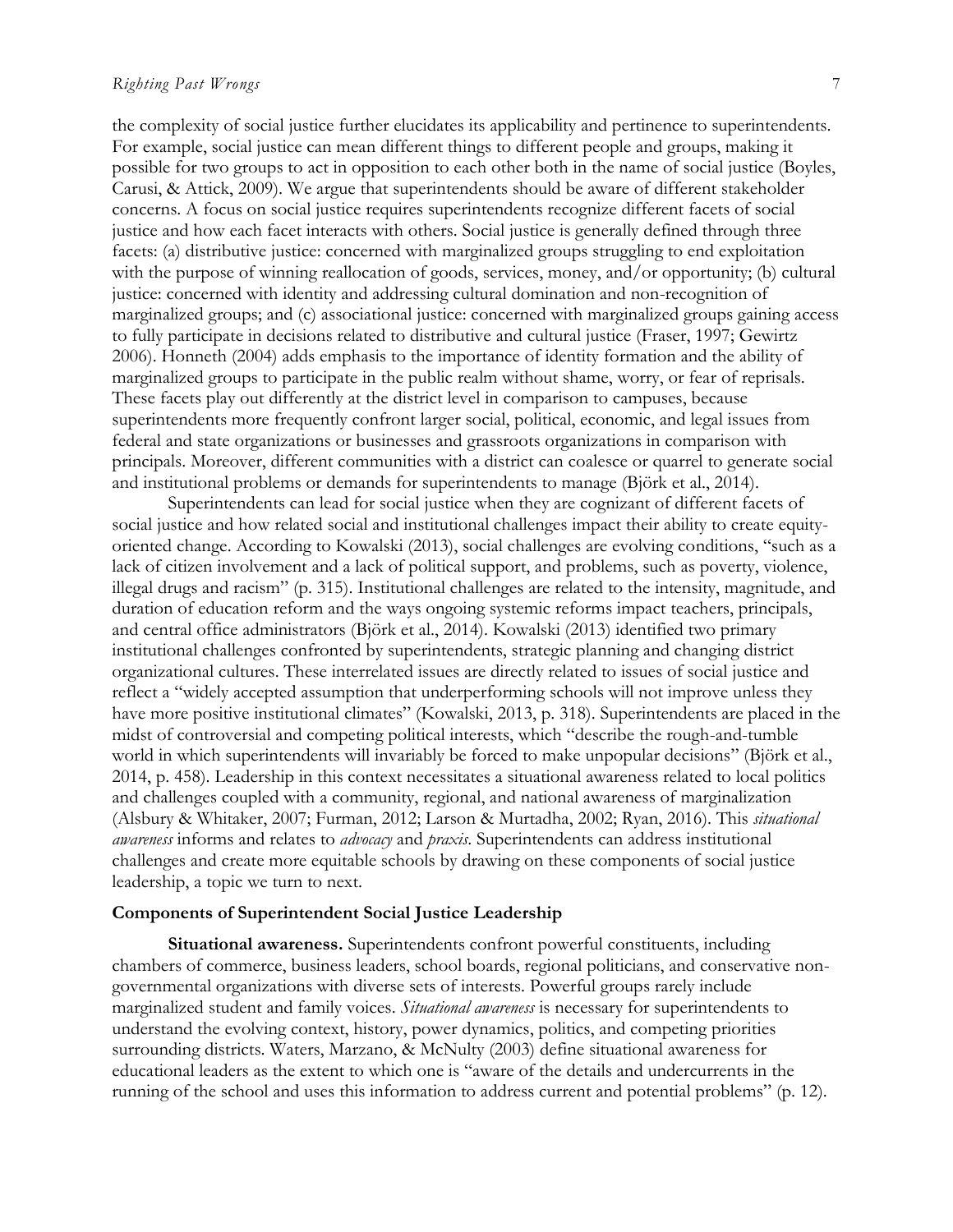Other definitions suggest that leaders are aware of crises, grasp the significance of underlying events, how these events impact their organization and stakeholders, and inform a strategic approach to leadership (Ryan, 2016; Walker & Byas, 2003).

Social justice leadership at the district level necessitates a deep understanding of power and influence and how it relates to the marginalization of communities and student groups since equityoriented reform is typically political and complicated. For example, numerous studies have documented how privileged families utilize their networks and social capital to advance their interests at the expense of low-income communities of color (Tarasaw & Waggoner, 2015). Similar to principals and the micro-politics of schools (Blasé & Anderson, 1995; Iannaccone, 1991; Malen, 1994; Mawhinney, 1999), superintendents should also be aware of and engaged in ongoing political interactions. They should consider how both organizations and "actors seek to promote and protect their vested material and ideological interests" (Malen, 2006, p. 87). This includes a consideration of how principals, teachers, and parents come to understand potential changes or new policies. *Situational awareness* is tied to what Alinsky (2010) believed was necessary of community organizers: a "constant hunt for patterns, universalities, and meanings, is always building up a body of experience…he [or she] is constantly moving in on the happenings of others, identifying with them and extracting their happenings into his own mental digestive system" (p. 70). This inquisitive awareness is both political and social, and provides an opportunity to gain deeper insights into inequities and how different stakeholders conceive notions of the public good and the purposes of education.

**Advocacy.** To push back against conservative forces and social and institutional challenges, superintendents should change or take advantage of the political landscape. Conflict and contradictory opinions about how to proceed are inherent to social justice work. The nature of conflict and the context of district leadership necessitates a form of advocacy leadership that is critical, problem-posing, and process- and problem-solving oriented. Education scholars have rightly pointed out that public education has multiple goals, which are often in conflict. Labaree (1997) characterizes the goals of public education as the following: (a) Democratic Equality (citizenship); (b) Social Efficiency (success); and, (c) Social Mobility (competition). Often, the most divisive educational debates are about which of these goals to prioritize, as they determine policies concerning educational funding, special education, extracurricular offerings, curriculum, racial integration, etc. Parents, students, policy makers, and bureaucrats often have different and conflictive positions on these debates.

Theoharis (2007) draws on autoethnographic research to describe how principals take inclusive approaches to challenging dominant beliefs, advocating for widespread change, and visibly engaging in ongoing truthful dialogue. Yet, challenging the status quo using conventional means or only by utilizing one's formal authority might prove difficult as many educational injustices are entrenched within district policies, cultures, and practices, but also in society. For Anderson and Cohen (2015), advocacy is part of a broad strategy to build a new alliance of educators, students, parents, and communities who can "advocate for diverse, equitable and culturally responsive schools" (p. 17). Anderson (2009) describes advocacy leadership as a "politicized notion of leadership… that acknowledges that schools are sites of struggle over material and cultural resources and ideological commitments" (p. 13). Bogotch (2014) goes even further, asserting that, "Educational leaders have a moral and political responsibility to educate (attend to) others – both children and adults – about the dynamics of power" (p. 52). Crawford, Witherspoon, & Brown (2014) argue that advocacy leadership skills include the ability to successfully communicate key ideas with others, the capacity to synthesize and present data, a creative ability to generate solutions, and the wherewithal to promote the development of policies that protect marginalized students.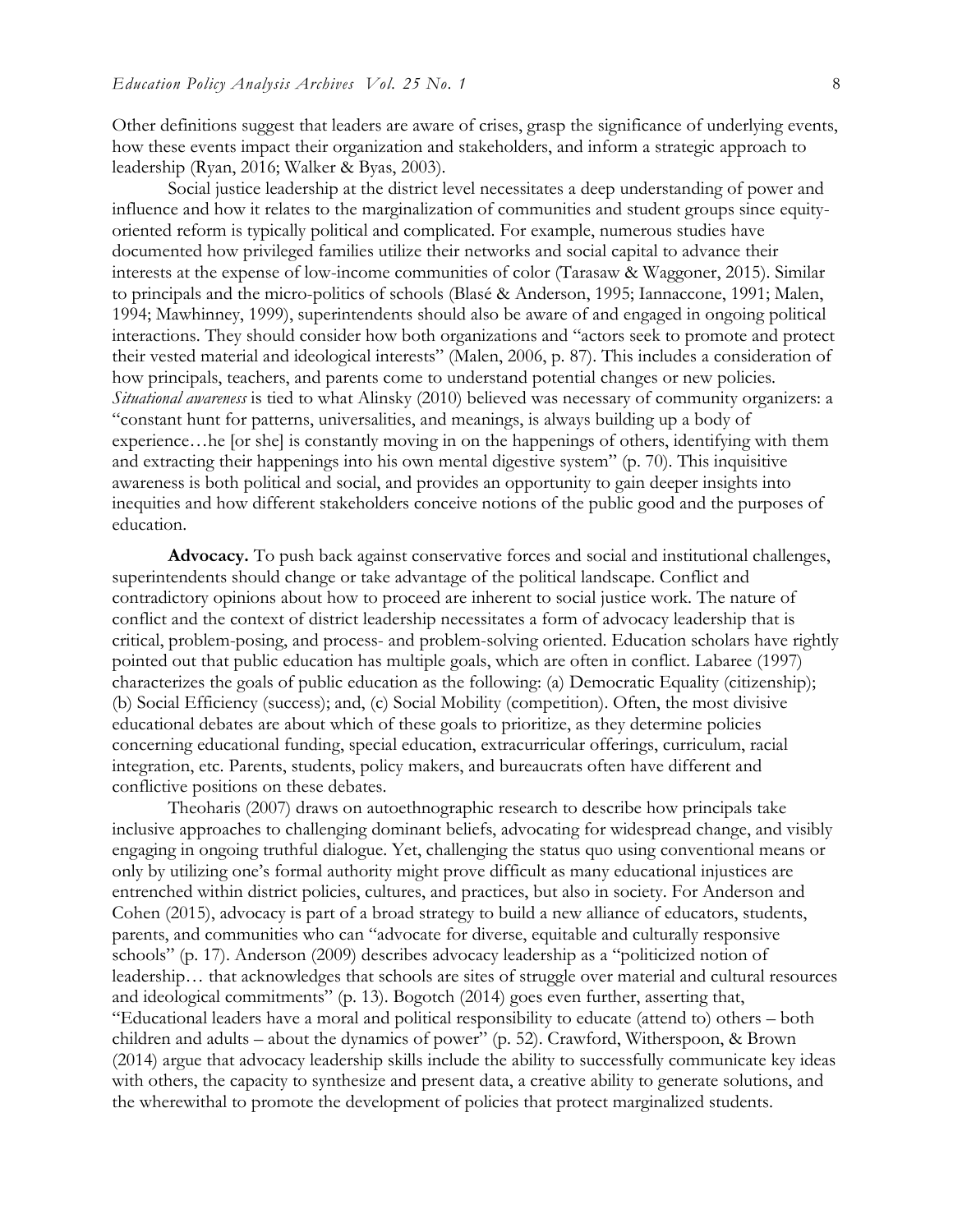#### *Righting Past Wrongs* 9

To be clear, these skills cannot be used in isolation, but rather superintendents should use these skills to engage multiple audiences. They should pose important questions to their communities to instigate change, such as: "what constitutes an appropriate course of action or an appropriate distribution of utilization of time, attention, talent, money, and other individual or organizational resources" (Malen, 2006, p. 84). Superintendents should recognize that overt activism can be risky for them and their employment, and while they can make a play for power through creating networks, they should carefully consider whether or not visible actions are worthwhile or if they should engage in implicit forms of advocacy that are less noticeable but still reasonably effective at mobilizing change (Ryan, 2016). In describing micropolitical theory and district action, Marsh (2012) notes that formal and informal power can be used to achieve desired goals or protect interests, but is intricately related to a district's situational awareness. At times, this means framing issues in ways that communities and districts can be propelled to act on their own behalf or can legitimate an equity-oriented reform. Benford and Snow (2000), describe "framing" as a tool of organizers and social movements, which refers to "action-oriented sets of beliefs and meaning that inspire and legitimate the activities and campaigns of a social movement organization" (Benford & Snow, 2000, p. 614). Framing allows leaders to talk about their struggle in ways that unite a variety of stakeholders. In other instances, superintendents can be visible and "problem-pose" to shape public opinion by highlighting injustices and asking the "why" questions. Advocacy can encompass a broad set of skills that includes framing equity issues, reclaiming problem-solving processes, and engaging in community organizing processes to alter inequitable power dynamics and advance inherent human rights (Goldfarb & Grinberg, 2002).

**Praxis.** The merging of *situational awareness* and *advocacy* contributes to a superintendent *praxis*  for social justice. Numerous definitions of *praxis* emerge across education and educational leadership literature (Black & Murtadha, 2007; Dantley & Tillman, 2010; Furman, 2012). Freire (2007) uses the term "conscientização" as "learning to perceive social, political, and economic contradictions, and to take action against the oppressive elements of reality" (p. 35). We define *praxis* as an iterative and ongoing process where individual and/or community/organizational-based learning instigates action and subsequent reflection. This process leads to further learning with a larger purpose of bringing about equitable changes in a complex and changing world. Superintendents leading for social justice engage in *praxis* through traditional superintendent practices (described above) aligned to social justice principles and their *situational awareness* and ongoing *advocacy*.

*Praxis*, rather than practice, provides some protection from ignoring the daily realities of the superintendency (e.g., shifting policy environments, technology changes, growing/shrinking organizations and budgets) as well as the toll these daily realities have on one's ability to reimagine their districts and schools. In this real world context, *praxis* contributes to "new institutional possibilities" (Goldfarb & Grinberg, 2002, p. 162). Therefore, *praxis* and a more socially just district is a product of understanding how previous structures worked and failed, the necessity of adapting new socially just district goals, by experimenting with new processes, practices, and systems, and retaining those that work (Bolman & Deal, 2003). *Praxis* is inherently dialogical, because generating new ideas, processes, systems, and opportunities is most useful and innovative when drawing from a diversity of experiences and expertise.

## **Methodology**

In the previous section we highlighted how empirical research focused on social justice leadership was primarily focused on principals and not superintendents, but theorized three components of social justice leadership that we believe are applicable to superintendents seeking to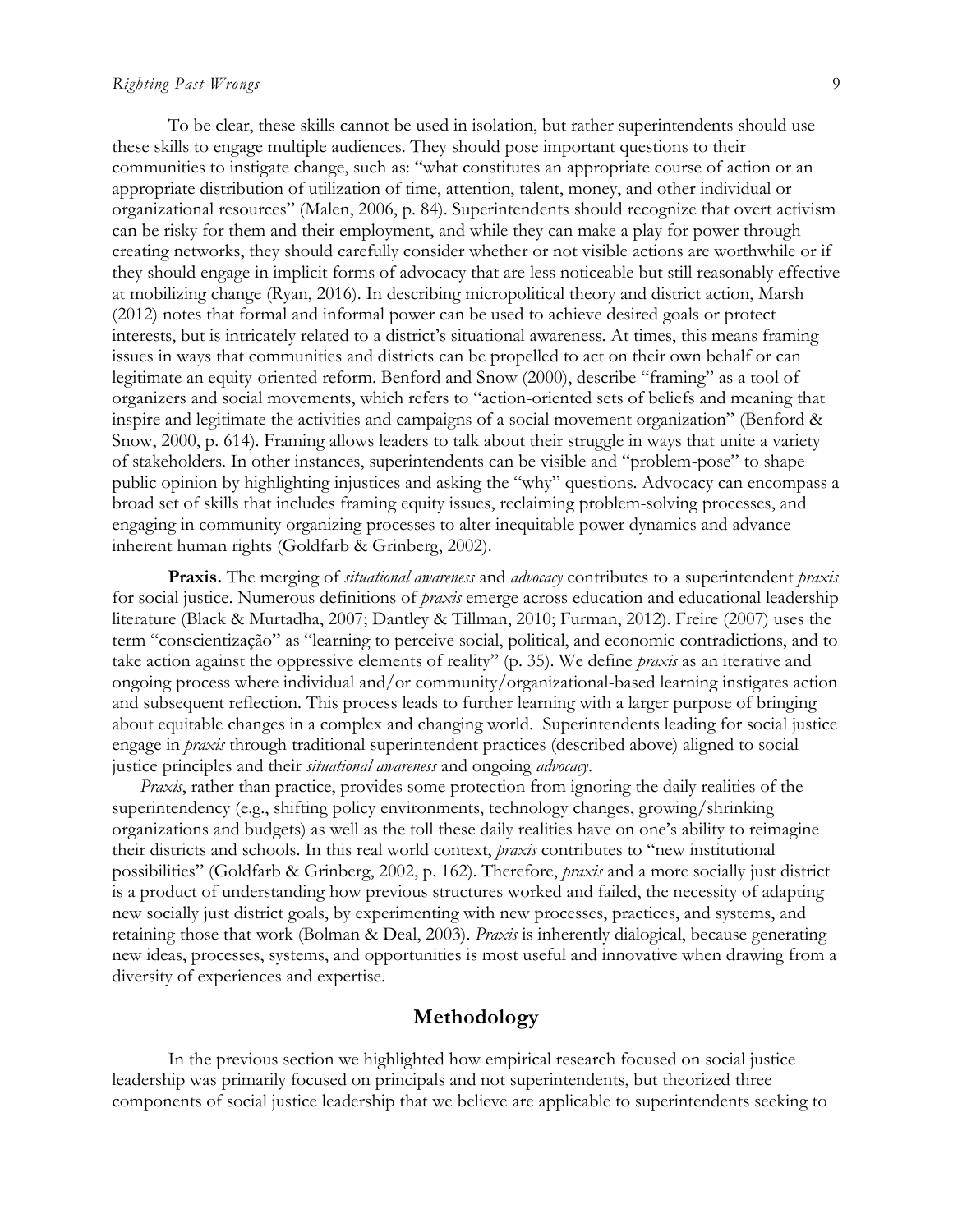address equity issues in their districts. Drawing on our theoretical framework, this qualitative case study examines the leadership of the EPISD superintendent in supporting dual language education, his specific actions and orientations, and his beliefs and understandings that informed his leadership. EPISD is an ideal location for our study because the district made dual language the cornerstone of educational reform under a new superintendent's leadership. In January 2014, the district created a task force to study dual language education. The superintendent, Juan Cabrera, supported the task force's recommendation to adopt dual language and the board of managers unanimously agreed. The selection of EPISD provided a rich context to explore the superintendent's role in promoting and implementing dual language district-wide. We invited the superintendent, deputy superintendent, task force members, and the central office administrators focused on dual language, curriculum, instruction, evaluation, and human resources to participate in this study. Each participant agreed to be interviewed. Principals, teachers, and parents were also interviewed to triangulate findings and add depth and different perspectives to the case. The superintendent encouraged the study in order to learn about ongoing challenges of district-wide dual language implementation, but also to openly document EPISD's story for other districts interested in dual language.

### **Data Collection**

 $\overline{a}$ 

Our data came from observations of school board meetings, task force meetings, and district professional development sessions and from interviews with the superintendent, deputy superintendent, and other key stakeholders. In total, we observed more than 650 hours between January 2014 and August 2015.<sup>2</sup> During each observation, either one or two researchers were on site, typed notes to identify key quotes, and collected relevant documents. In particular, we paid close attention to how the superintendent talked about dual language and social justice issues, justified dual language education for all emergent bilinguals, and advocated for change. The researchers wrote low-inference descriptions of the observation site, dynamics between participants, and main purposes and insights from the observations. Following each observation, the researchers reviewed observation notes, linked any collected documents to the notes, and created a file for the observation. These documents included meeting agendas, introductions to the concepts of dual language and its research base, professional development notes, and student, school, district, and Texas Education Agency (TEA) data reports.

We supplemented observations and document reviews with semi-structured interviews. The superintendent was formally interviewed four times for approximately seven hours total and informally during observations and district-related events.<sup>3</sup> Each interview had a predetermined set of questions to guide discussions partly derived from our theoretical framework. In addition, the district's deputy superintendent was interviewed three times for more than 200 minutes to shed greater insight on the role of the superintendent in the reform process. To triangulate their interview responses, additional interviews were conducted with central office administrators, task force members, principals, teachers, and parents. Although the case reports the actual names of the

<sup>2</sup> This study is part of a larger study investigating dual language implementation across the district, with a particular focus on six schools with various levels of SES, principal experience, and parental engagement. In total, 13 principals, 20 teachers, and 103 parents were interviewed.

<sup>&</sup>lt;sup>3</sup> The superintendent's busy scheduled limited our ability to conduct ongoing and lengthy interviews, but he consistently made himself available during various events were observed. We also communicated with him via email and during onsite observations to clarify interview transcripts and discuss emerging issues. We were never out of contact with the superintendent for more than a week throughout the study.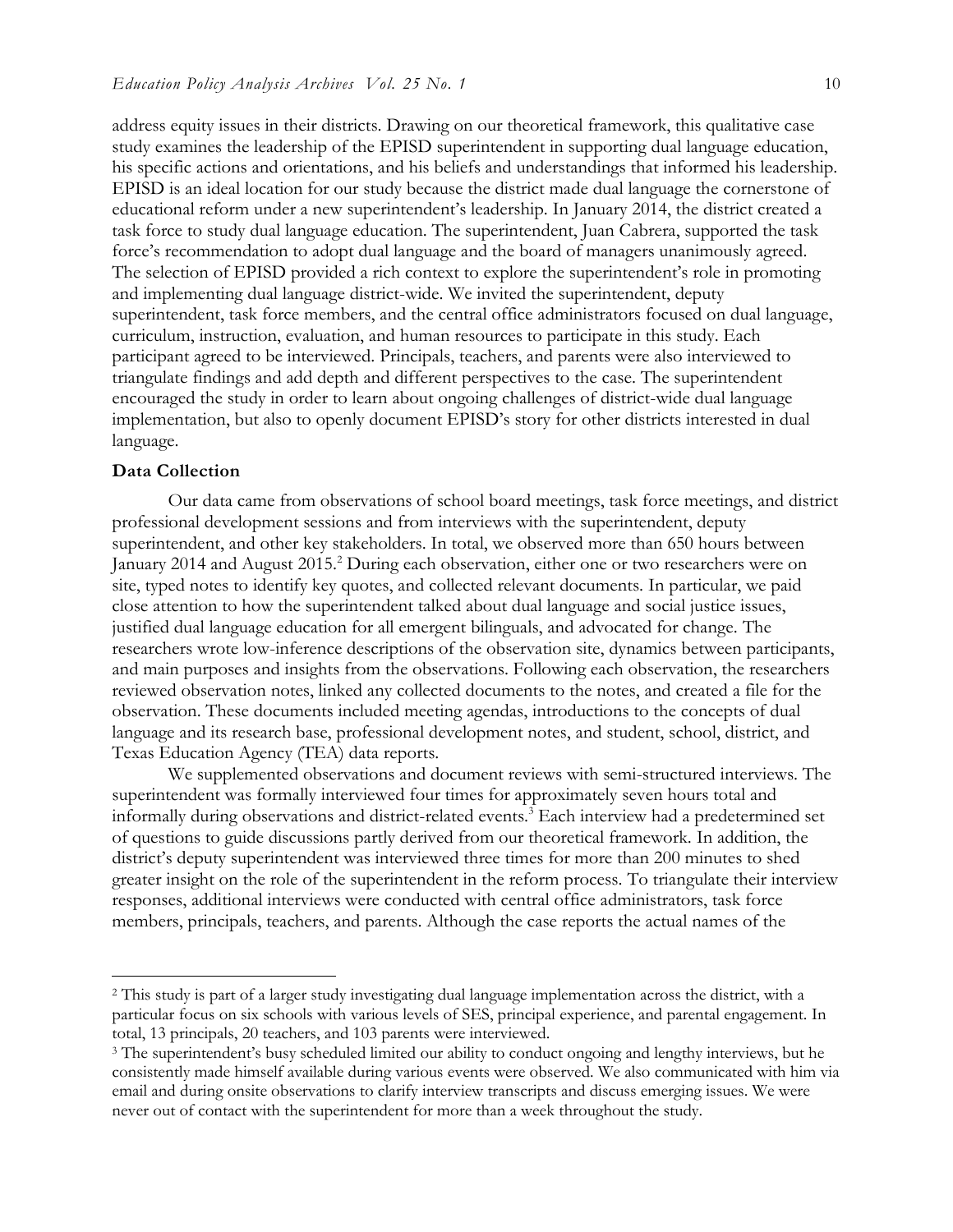district, superintendent, and deputy superintendent, we used pseudonyms for all other participants and schools described.

After the initial report was completed with pseudonyms and shared with the district, the superintendent and deputy superintendent believed the study should include the identification of the school district, which would then indirectly identify themselves given their high level positions.<sup>4</sup> Together with EPISD, we recognized the uniqueness of this case: a large urban district along the U.S.-Mexico border that had previously been involved in a large-scale cheating scandal that would go on to implement dual language for all emergent bilinguals. The district's identity was important. The public in the region are widely aware of the cheating scandal and shift to dual language education. Although some of our findings may seem provocative to a reader outside of the region, our research findings broadly represent what has been openly discussed in national media, local media, city council and school board meetings, parent-teacher association meetings, and other public forums. Moreover, EPISD was interested in having other districts learn from their successes and ongoing challenges. As a general practice, EPISD consistently invites other districts to visit dual language campuses to engage in collaborative learning processes where best practices can be shared. They hoped this research could start a dialogue with other districts. A group of local stakeholders reviewed the manuscript to ensure other individuals could not be identified. The district made no attempts to change our findings or conclusions. This article presents findings, analysis, and conclusions of the authors.

#### **Data Analysis**

 $\overline{a}$ 

We coded data using NVivo 10 software in multiple phases. First, we read all field notes, documents, and transcripts several times and recorded data by type, source, and date in order to triangulate findings and chronologically track events. Next, we began with an initial coding phase that involved low-inference codes derived from our theoretical framework in order to classify data associated with social justice leadership and their relation to the superintendent and the emergence and implementation of dual language. We reviewed these codes and wrote analytic memos to facilitate our own thoughts with each other (Maxwell, 2012). Then, we inductively coded data related to social justice leadership in the following areas: advocacy, vision, challenging the status quo, leadership orientation and beliefs, politics/power/influence, and social/personal interactions. We also focused on how these codes were tied to the superintendent's personal beliefs and to the context of the district. This round of coding allowed us to examine the superintendent's priorities, actions, and approaches to leadership and understand how these aspects were situated in the district/community context and history.

Several methodological aspects of this study helped to ensure our evidence represented what actually occurred. First, when the initial report was written, we applied a member checking strategy to validate findings (Maxwell, 2012). We provided two task force members as well as the superintendent and deputy superintendent with the opportunity to review the report and provide revisions and feedback. We met in person with the superintendent and deputy superintendent and discussed the summary and the final manuscript presented here. Based on these conversations we were able to develop deeper understandings of our own interpretations. In addition, the two lead researchers met every week over the course of the study to discuss findings and interpretations. We each kept a reflective journal to track our assumptions, interpretations, and unanswered questions. Furthermore, we used triangulation to understand the superintendent and deputy superintendent's leadership actions, orientations, and priorities in relation to the district context through ongoing

<sup>4</sup> This research was conducted with official approval of the Institutiaonl Review Board of EPISD and the University of Texas at El Paso.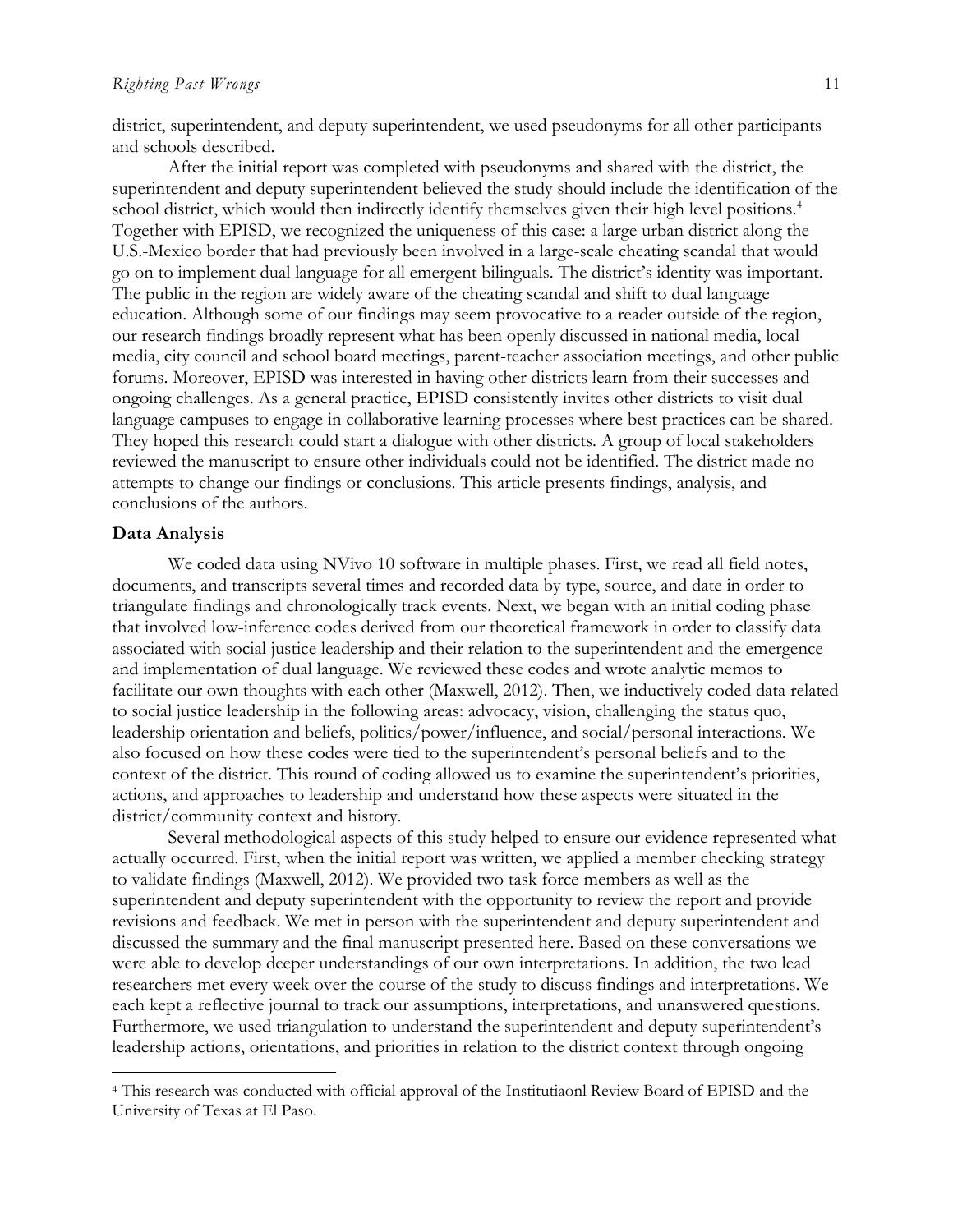observations and stakeholder interviews. Finally, we maintained prolonged engagement at the research site over the course of the study that allowed us to build trust with the superintendent, deputy superintendent, and other participants (Miles & Huberman, 1994).

# **Findings**

We present findings across five sections related to context of EPISD and the role of Superintendent Cabrera's leadership. First, we describe the district context and culture of cheating prior to Superintendent Cabrera's arrival. Second, we highlight Cabrera's initial perspectives and steps to move dual language from a boutique program in nine schools in affluent communities to a district-wide reform. Third, we examine the institutional challenges of dual language, which required a strong awareness of context and an ability to reflect on how structural issues. Fourth, we detail Cabrera's role as an advocate at the school, community, and state level to show how a wellorganized movement solved seemingly impossible problems. Finally, we conclude with the specific district practices that contributed to teacher/principal capacity building.

#### **Setting the Stage: Injustice, Disappearances, and Dual for Some**

EPISD is a large urban school district located in Texas along the U.S.-Mexico border and serves some of the poorest zip codes in the nation. The district enrolls more than 60,000 students – approximately 80% of students are Hispanic, 12% White, 70% economically disadvantaged, and 25% emergent bilinguals. District demographics mask stratification, as some schools have emergent bilingual populations over 70% while others serve very low percentages of Hispanic students and economically disadvantaged families.

Table 1 provides a brief timeline that ties the cheating scandal with the emergence of dual language. One significant aspect of the cheating scandal was associated with the former superintendent, district administrators, and principals inappropriately keeping low-performing students out of tested grade levels by improperly promoting or holding back students, preventing students from enrollment, or forcing students to drop out (Weaver & Tidwell, 2013).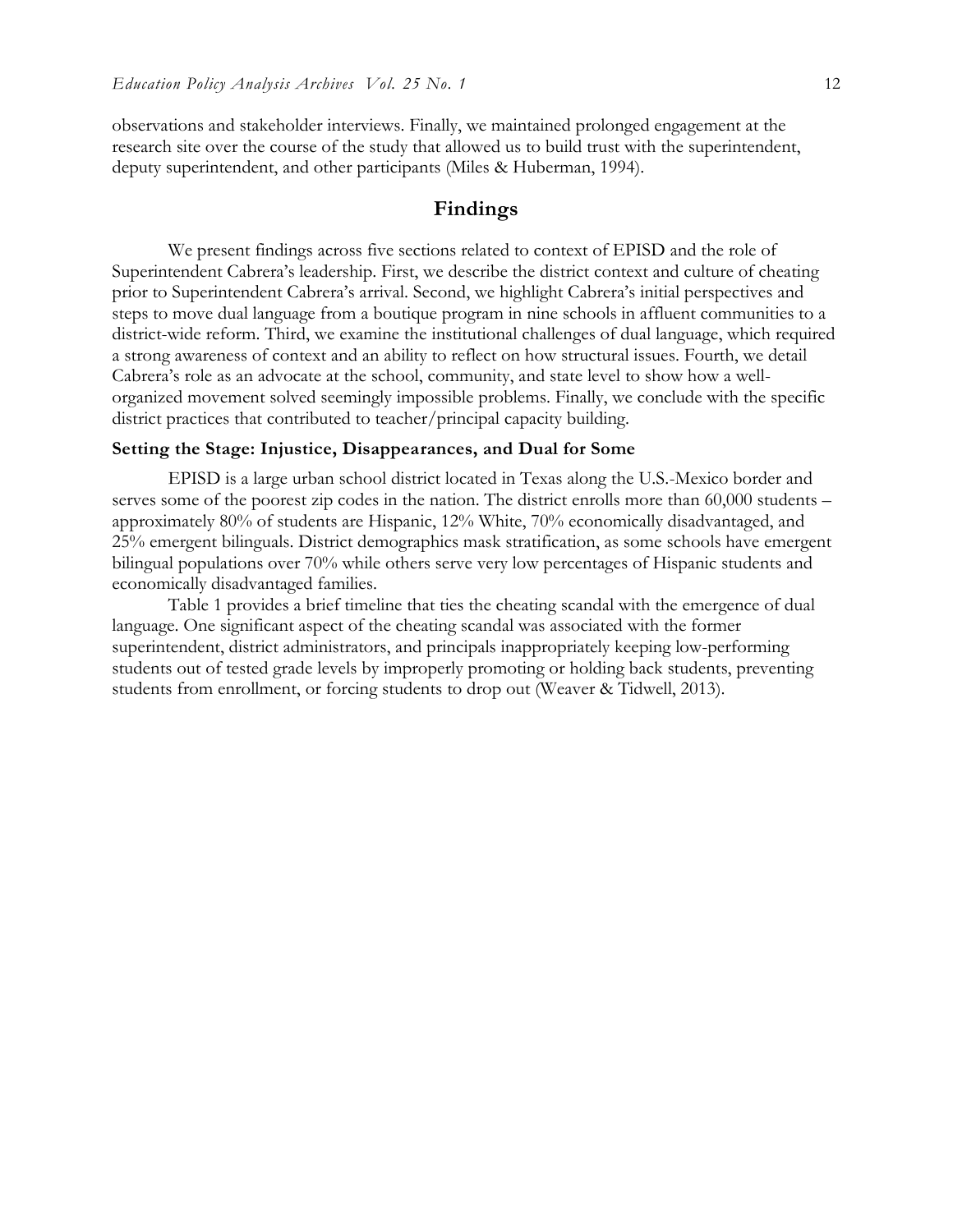Table 1 *Timeline of EPISD Events*

| Date                          | Event                                                                                                                                                                                                                 |
|-------------------------------|-----------------------------------------------------------------------------------------------------------------------------------------------------------------------------------------------------------------------|
| August-October<br>2009        | Initial cheating allegations are brought forth to the public and TEA                                                                                                                                                  |
| May 2010                      | State senator accuses Superintendent of "disappearing students"                                                                                                                                                       |
| Oct 2010                      | TEA completes a preliminary review and concludes there is insufficient<br>evidence                                                                                                                                    |
| December 2010                 | U.S. Department of Education begins investigation of EPISD; FBI<br>begins investigation of superintendent                                                                                                             |
| Jun 2011                      | U.S. Department of Education finds cheating and prompts district to a<br>corrective action plan                                                                                                                       |
| <b>July 2011</b>              | Superintendent Lorenzo Garcia is indicted by the federal government;<br>placed on leave; Interim superintendent is hired who was a former<br>assistant superintendent and chief of staff in EPISD                     |
| September 2012                | Cheating allegations of interim superintendent emerge; New interim<br>superintendent is hired                                                                                                                         |
| September 2013                | Superintendent Cabrera named superintendent                                                                                                                                                                           |
| January 2014                  | Board of Managers initiates dual language task force                                                                                                                                                                  |
| February 2014                 | Task force recommends district-wide dual language; Board<br>unanimously approves                                                                                                                                      |
| February 2014-<br>August 2014 | Initial and ongoing professional development sessions for principals,<br>teachers, and parents at elementary and middle schools                                                                                       |
| August 2014                   | Summer Institute; Beginning dual language in all pre-k, kindergarten,<br>and 6 <sup>th</sup> grade classes/grade levels in dual language elementary school<br>feeder patterns; Received certification waiver from TEA |
| May 2015                      | Texas Education Code amended for bilingual education certification<br>amended for dual language                                                                                                                       |
| August 2015                   | Dual language continues implementation to $1st$ and $7th$ grades                                                                                                                                                      |

The local media, a state senator, and other community stakeholders implored the U.S. Department of Education and the Texas Education Agency (TEA) to investigate the district. Eventually, an independent audit found systemic noncompliance with state and district policy and that numerous district administrators encouraged cheating or looked the other way. The report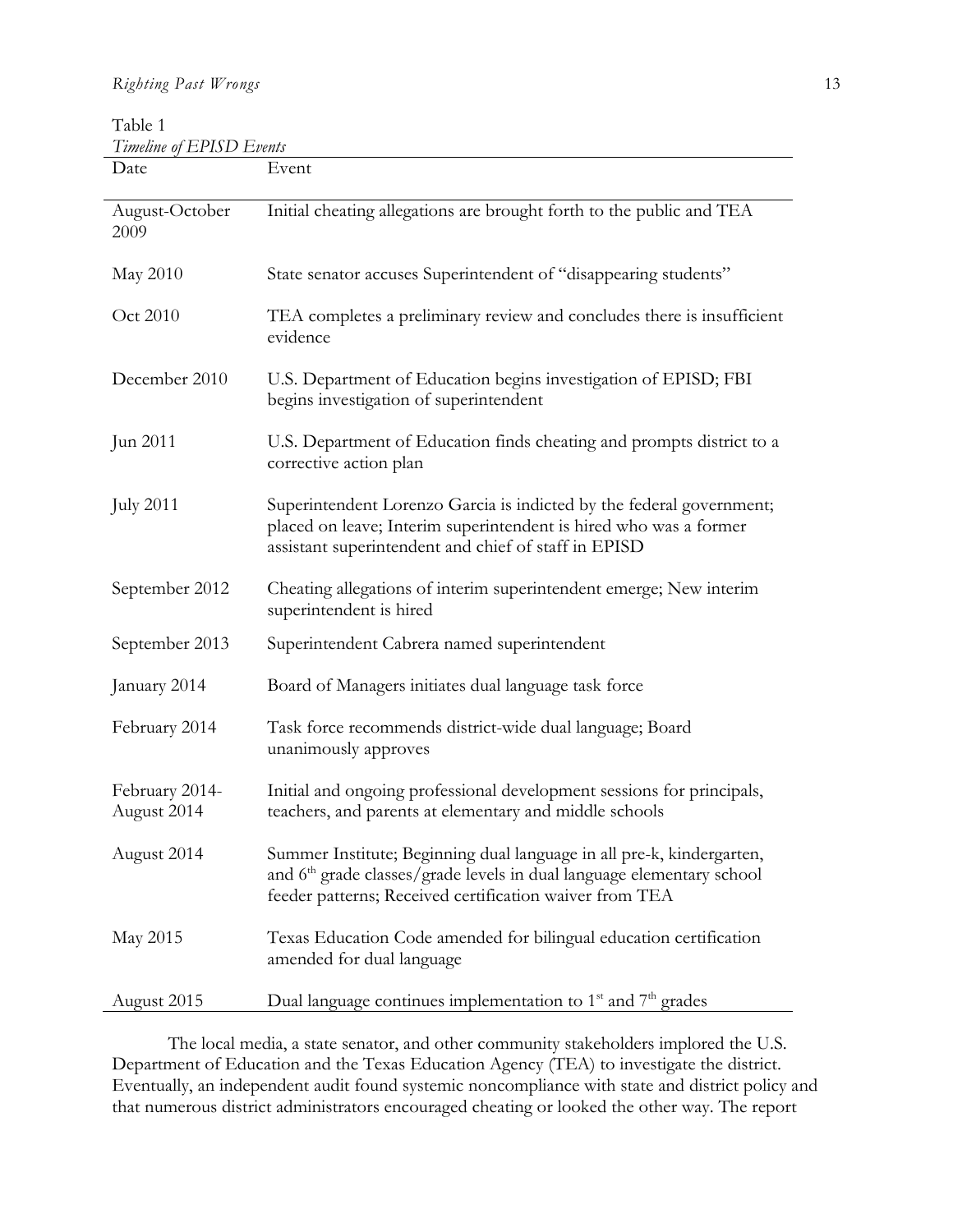noted that EPISD was involved in "an extensive scheme that deprived students of an education by denying them access to school, manipulating their official records and providing scam creditrecovery methods disguised as legitimate education" (Weaver & Tidwell, 2013, p. 1). Despite widespread cheating that enabled some schools to escape accountability sanctions, emergent bilinguals were still significantly less likely to score satisfactory or above on the Texas state assessments in reading and mathematics (47% and 66%, respectively) in relation to White students in the district (90% and 89%).

Meanwhile, nine elementary schools in a more affluent part of the city, one high school, and one middle school independently developed dual language models in the late 1990s and early 2000s. Reveles ES, one of the city's most reputable elementary schools, had received national attention for its excellence in dual language education. Consequently, Reveles ES partnered with a middle school and high school to continue dual language for Reveles ES students through high school graduation. Reveles ES and other dual language schools primarily served students from higher socio-economic backgrounds and with more engaged parents interested in dual language as an additive program for their native English speaking children. For the rest of EPISD, early exit bilingual education was implemented. At the beginning of school year 2013-2014, Superintendent Juan Cabrera, an attorney and businessman, was appointed superintendent. His appointment came with criticism as he lacked school leadership experience (although he had been a bilingual education teacher 20 years prior).

Upon his appointment, Cabrera was viewed as an outsider to some and his selection represented the power of conservative Texas politics despite the fact that he was a Mexican-American born in Texas and grew up in a Spanish-speaking household. Cabrera served on local and national boards and advocated for dual language across the state and nation. He promised to "clean up" the district and continue to investigate cheating allegations. During an interview, Cabrera reflected on his initial challenges:

You know, my predecessor had been incarcerated and there was a lot of turmoil…The challenges were too many to name almost …I had to spend time with local authorities, federal authorities, state authorities…We had to make drastic moves quickly including trying to find money to fill a twenty-million-dollar hole… addressing a decline in enrollment. There were a number of challenges facing the district. Because of the entire cheating scandal, the other challenges have been left unattended.

In December 2013, the district's Board of Managers commissioned a community task force on dual language with three goals: (a) to identify and describe successful dual language models with associated costs; (b) to propose a timeline for district-wide implementation; and (c) to recommend a plan for parental and community support. The task force included parents, professors, and community members. Between January 2014 and February 2014 the task force met every week.

A member of the task force posited that the task force was created because (a) middle and upper middle class families wanted access to Reveles ES and the other dual language schools across the city; (b) existing English immersion models were not working for emergent bilinguals; and (c) the cheating scandal had negatively impacted the district's reputation. Another member believed influential high-SES parents wanted to see dual language continued in middle schools and connected to existing dual language schools. In February, the task force recommended the district implement dual language district-wide from grades Pre-K through 12. In school year 2014-2015, EPISD would start in grades Pre-k and kindergarten and would add an additional grade each subsequent year. Middle schools within the feeder patterns of dual language elementary schools would implement dual language immediately for incoming sixth graders and add new grades (seventh, and then eighth)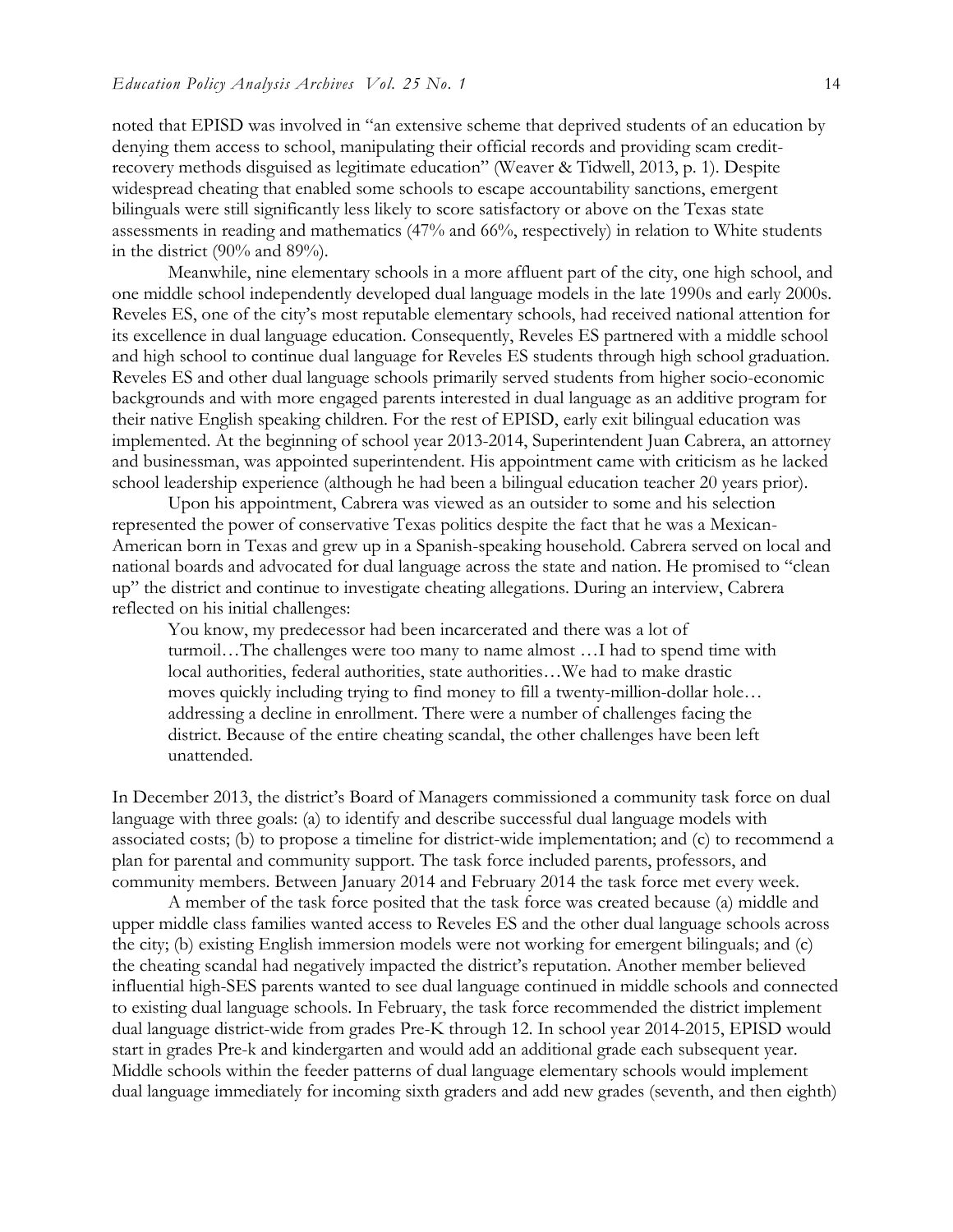in subsequent years. These events created a sense of immediacy within the central office and produced numerous challenges to be addressed within schools, the central office, and at the state level.

## **Initial Perspectives and Framing a Crisis**

While the emergence of dual language was initially driven by high-SES families, Cabrera and others used grassroots momentum to frame dual language as a needed response to the EPISD cheating scandal. Superintendent Cabrera, visibly upset during an interview, said, "What the previous administration did to kids just should never happen. It is just the antithesis of a public institution. It's horrible." Cabrera framed this injustice as a necessity for systemic and ideological change. He acknowledged that dual language was not his idea alone nor could he have initiated it in isolation, but he was excited that a community task force made the recommendation. He drew personal connections to dual language, stating: "I grew up as an English language learner. I know what it's like trying to learn English and what those experiences are like." He shared a vision for how dual language fit for the district:

We wanted to be holistic in our education in terms of educating the whole child whether that be academic, linguistically, extracurricular activities, arts, all of these things are critically important and to me I think that academics in your K-12 career isn't just about your academic scores, it's about what we can do to help folks develop in a lot of different ways…we want young children to develop into promising young adults because of the holistic education that we can afford them.

He also believed the district made a commitment to students currently in dual language and moving into middle school: "They've worked hard and learned in two languages. We owe them the opportunity to continue their education in two languages."

Cabrera began by recruiting a deputy superintendent with the experience and passion for dual language district-wide. Deputy Superintendent (DS) Ivonne Durant is a veteran principal and chief academic officer who implemented dual language as a principal and district administrator. She is a Mexican-American woman born in Mexico and a native Spanish speaker. As a child, she recalled "not speaking English, sitting in the back of the room at a table and auditing first grade…It was the most humiliating time of my life." Like Superintendent Cabrera, she was dismayed by the actions of the previous administration and returned to the region to support the implementation of dual language. DS Durant emerged as a central figure in Cabrera's leadership.

#### **Institutional Challenges**

Superintendent Cabrera demonstrated a situational awareness of the challenges associated with implementing dual language across the district, which included *teacher certification challenges* and *competing interests within the district bureaucracy*. Both challenges had the potential to impact the district's climate and stop the implementation of dual language at a district level.

**District bureaucracy and culture.** EPISD confronted an organizational obstacle in the initial stages of planning for dual language. EPISD maintained separate offices for general education curriculum and bilingual education. Cabrera believed this was problematic because it provided a structural separation in "thought, resources, and objectives." Cabrera added, "For an organization to be effective, its priorities should be aligned. This is something simple people know in business… How can we be a district serving a large portion of ELLs with these siloes?" He also recognized the negative cultural impact of the cheating scandal on principals and teachers. The district still had an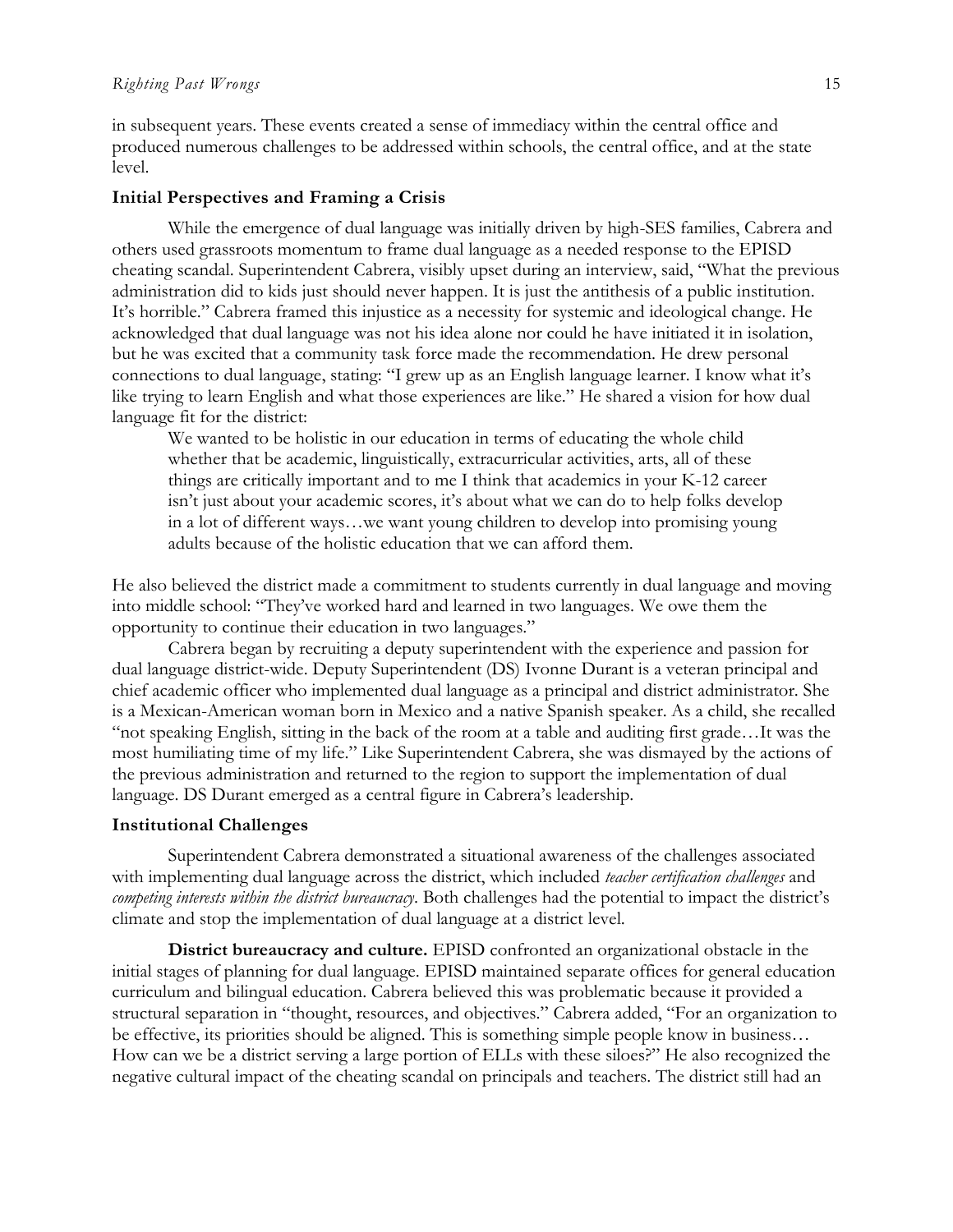active federal investigation into the cheating scandal, which included principals and district administrators. A community member said of the overall central office staff:

They were viewed as part of the old brigade…there was a horrible culture there and the new principals had a lot of trust issues. They didn't want to see those people [involved or allegedly involved in cheating] in their buildings. They just couldn't trust and principals didn't feel like they could do their job without a clean house.

Other stakeholders talked about a culture of "complacency and a CYA ['Cover Your Ass'] mentality." Cabrera understood that change in this context would be difficult.

DS Durant was empowered by Cabrera to create a more collaborative and cohesive central office "where general education and dual language are at the table together… and that the people we hire in the district and as principals and assistant principals are supportive and knowledgeable of dual language." She added a reflection of how she felt the district was run, "Information wasn't shared and people in different offices weren't working together, they didn't share the same goals or the same vision." DS Durant said, "Both offices needed to be under one umbrella." Cabrera's recognition of both the culture and structure of central office led to a shift in hiring policies and creating a more inclusive central office bureaucracy that did not view the needs of emergent bilinguals as separate or in competition with the general education curriculum.

**District bureaucracy and culture.** Cabrera learned that a Texas certification policy required that English-only teachers working in dual language programs needed to be certified in bilingual education even if they only taught the English component. This policy made a shift from traditional English immersion model to dual language problematic because: (a) the district had a high proportion of teachers with bilingual certifications teaching in English only classrooms; (b) the district had pre-existing certification issues with uncertified teachers in dual language classrooms; and (c) TEA had doubts about granting certification waivers because of the existing proportion of teachers with bilingual certifications in English only classrooms. DS Durant noted the impact of preexisting certification problems:

TEA didn't like the idea of giving us a waiver for teachers without certification. They said, "do you realize you have over 1,000 excessed bilingual educators teaching in other areas?" Their point was, if you had an abundance of bilingual educators, why are you asking for a waiver?

Cabrera recognized the power dynamics that would make dual language untenable if the district was forced remove or transfer English speaking dual language teachers. A task force member described these challenges:

To uproot current bilingually certified teachers working in English only classrooms would be so disruptive and would create widespread vacancies. Also, to now say that dual language teachers who teach explicitly English needed a bilingual certification meant what? You would have to fire or remove those teachers, or shift them to another school? That type of upheaval across a school district…It would be too much, a district couldn't create that much disruption, the loss of teachers and trust would be too immense.

Cabrera challenged the policy at the state level and recruited principals, a state senator, a U.S. Congressman, the city's mayor, and others to strategize on how to address the certification problems. They petitioned TEA's commissioner and were advised to help rewrite state policy. Cabrera and other EPISD leaders and educators visited the state capitol, testified in legislative sessions, met with representatives, and helped to have the policy chaned. The change allowed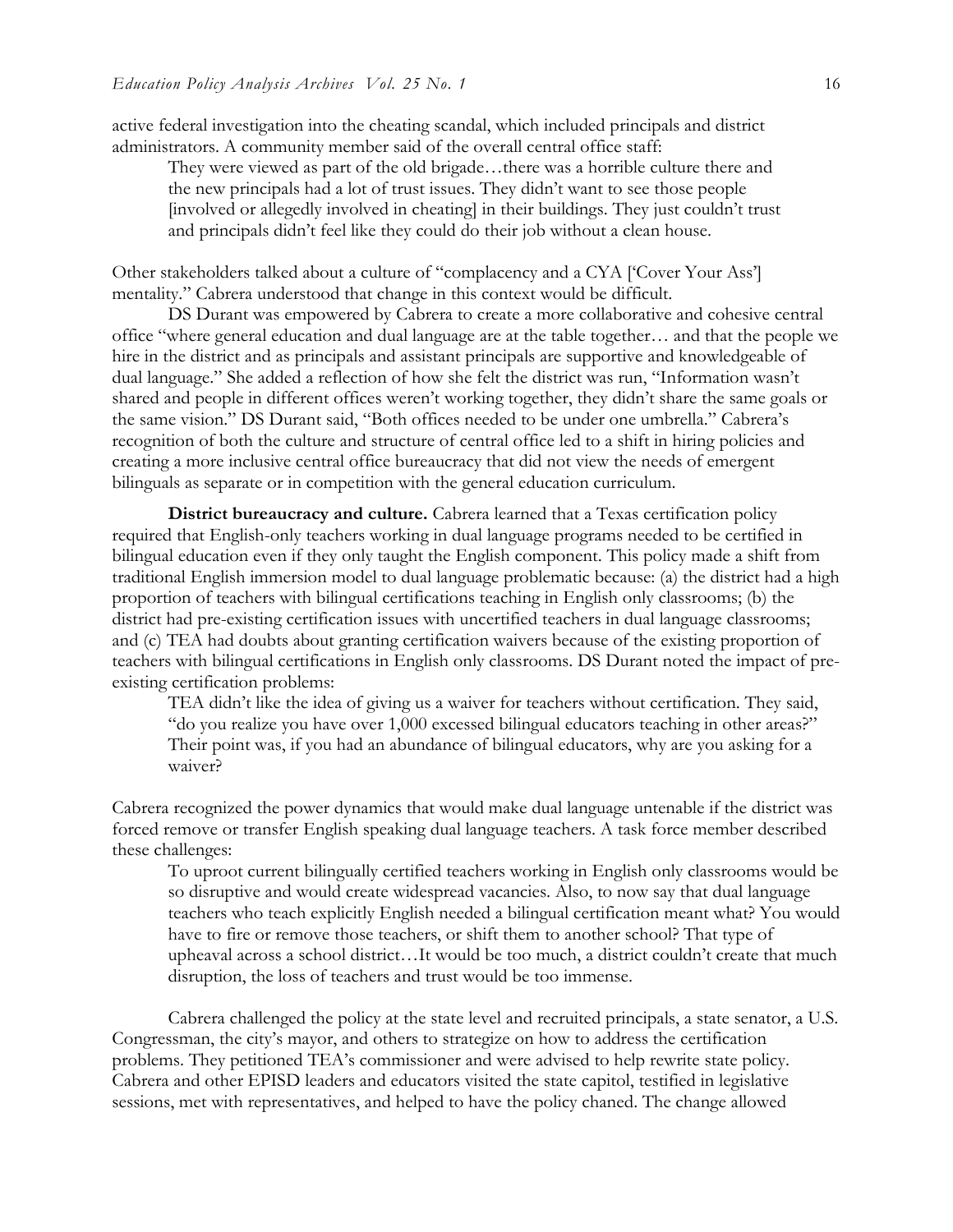EPISD to keep their current teachers and made the implementation of dual language easier for all districts across the state. A local professor said, "It was important to see how that kind of advocacy made a difference throughout the state."

## **Rebuilding Trust and Moral Standing**

Cabrera recognized EPISD's reputation was injured. DS Durant recalled a phone call she received while working as a district administrator elsewhere in Texas:

I received a phone call saying he [the former superintendent] was arrested. I was angered that our students were disappearing and appalled about what happened. Later, I got a phone call from Superintendent Cabrera saying, "I need you to apply for the deputy position. We need to clean up the mess that he made."

One former task force member and EPISD parent said: "It's horrible what they did and it really set back the district. There's no trust, plus, the harm they did to so many kids. You can't just repair that damage overnight." According to Cabrera, the situation dictated a need for the district to do two things, (a) listen to parent concerns and use those concerns to drive reform and (b) publicly acknowledge emergent bilinguals have been harmed and address these issues at a district level. He explicitly said "I must be an advocate for our ELL's. They must be our priority now."

Cabrera advocated to empower parents to engage in district-level shared governance. He explained how he was strategic in elevating powerful voices to promote equity for all students. When discussing the emergence of dual language, Cabrera reflected, "It was really a grassroots community effort. I think that there were a number of parents who started dual language in the nine schools and their primary concern was getting more middle schools." These parents were mostly from high socio-economic status (SES) communities and included many native English-speaking students. Cabrera's *situational awareness* helped him recognize how these influential parents' power and voice could be used to advocate for dual language for all emergent bilinguals and particularly those hurt by the cheating scandal. He added:

I think from there that a lot of community members got involved, folks from the university and for me, I was blessed, being a native Spanish speaker it was something that I really believed in…but of course these decisions are subject to Board approval given the financial components and you know, the grassroots efforts and the community members behind it recognized and advocated that if we didn't do this we are not taking care of this wonderful asset.

Cabrera talked about capitalizing on the grassroots efforts of parents to champion dual language across the district and to strategically apply the power of high SES parents to potential resistance so that EPISD could provide a holistic education allowing emergent bilinguals to access their culture, Spanish-speaking elders, and future economic opportunities. As Cabrera engaged with the school board, community members, principals, and teachers, he continually retold how emergent bilinguals were historically marginalized and must be offered a more ideal future. He used stories in speeches and school board meetings that described how children lost their Spanish and could no longer talk to a parent or grandparent, or how companies were seeking engineers who speak English and Spanish.

Cabrera and DS Durant framed injustices as a cause for action, an opportunity for change, and a sense of purpose connected to their own stories of being isolated and embarrassed during their public schooling. Although many teachers and principals reported that they remained skeptical of the EPISD's commitment and ability to successfully implement dual language, most parents and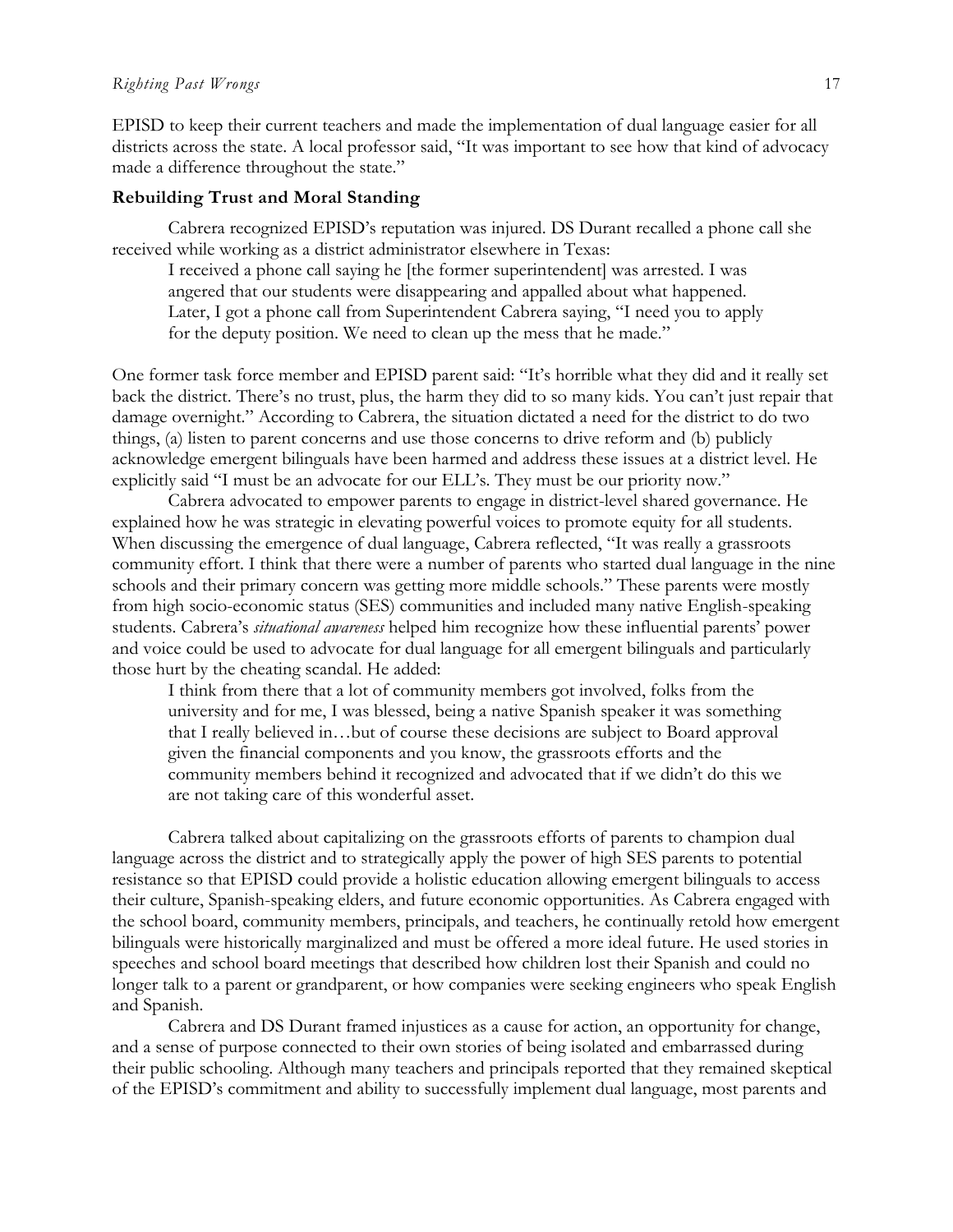teachers reported a belief that the district's efforts were morally driven and authentic. A teacher reported, "It's nice to at least know they've been through it. A lot of times, the central office is just so detached from what our kids need."

During a pre-service training for all principals in 2014, Cabrera explained to teachers and staff, "Dual language is a long-term investment in our schools, in our communities, in our families, and in our local economy." Across various observations and interviews, Superintendent Cabrera was insistent upon the notion that schools should provide "a holistic education." One set of comments particularly stood out as advocacy-oriented. Cabrera said:

We could do an English immersion program where we drill these kids in English all day, after school, everything, and we can have a nice big bump in test scores. I know that we could do that and then say look at what we did. But, we are doing dual not for a test bump, but for the long-term success. I want our students to have long-term academic success that translates to economic success, to life success… That's what bilingualism and biliteracy is about… Whatever the challenges are, including a few tough years of test scores, it doesn't matter.

He continually acknowledged how implementing dual language education would be challenging and exhausting, but absolutely necessary to challenge the status quo.

Despite ongoing attempts to advocate for dual language and repair distrust, parent, teacher, and principal interviews revealed trust had not been fully restored. Cabrera remained optimistic, responding to questions of mistrust with:

What keeps me up at night is the change and I so bought into the change and I really do believe from the feedback I'm getting and talking to administrators that people believe in the benefit of it. If they believe in the benefit of it for children then working through the change is a lot easier for them.

This remark highlights Cabrera's belief in the inherent good of educators and their ability to do what is best for students. Observations revealed most stakeholders agreed with dual language at a general level, but were less optimistic about implementation. Some parents and community advocates argued that Cabrera only promoted district-wide dual language after significant pushback from the community. Many principals reported that their schools were unprepared to rollout dual language and that they had too small a window of time for successful implementation. They worried about test scores in the short term. One principal asked, "Do they really want us to do this well? If so, wouldn't we have more training and more time? Instead, we just find out in the spring that we will be starting dual in the fall." Many teachers felt unprepared as well. Conversely, few parents were against dual language for emergent bilinguals or as an option for native English speaking students. Cabrera listened and publicly acknowledged these challenges were real, but that change should happen despite potential dips in test scores or self-doubts over preparedness. Privately, he acknowledged that it was important to ensure dual language was implemented and solidified given the potential for shifting beliefs with new school boards and Texas state policies.

## **Managing Frustration and Building Capacity**

EPISD had a short time window between the task force recommendation and the next school year when all elementary schools across the district would implement dual language in pre-k and kindergarten (See Table 1). EPISD initiated professional development for principals, teachers, and parents the day after dual language was approved. Cabrera and DS Durant recognized that these groups needed immediate training given the complexity of dual language and the ideological shift it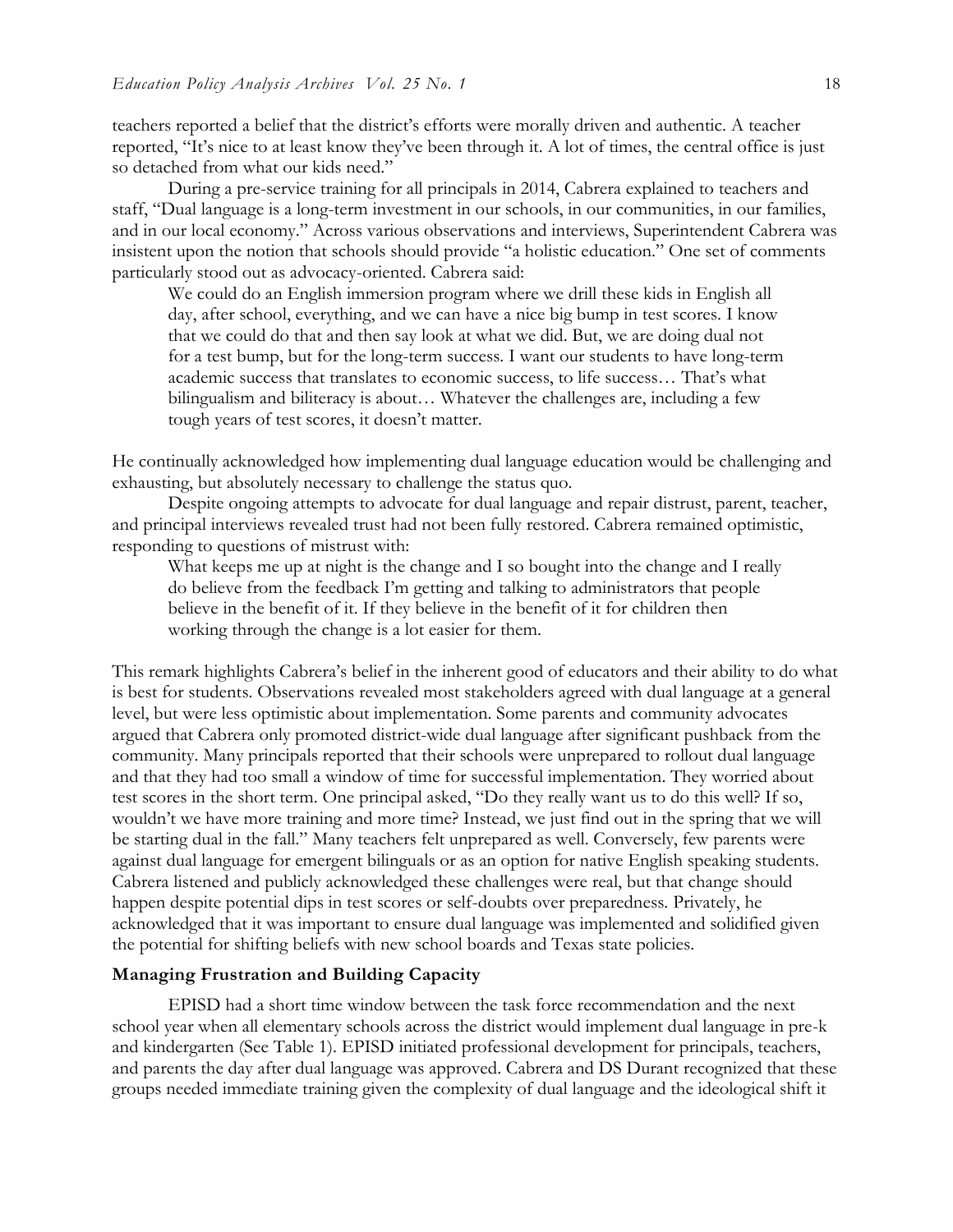### $Righting$  *Past Wrongs* 19

required. Cabrera recognized the symbolism of starting immediately: "The fact that we started immediately communicated to schools that this was serious, that dual was coming." Principals began to meet monthly with central office leaders, consultants, and principals experienced in dual language education. Teachers also met monthly through various venues such as roundtables and committees. Parents and community members were provided with various informational sessions to learn more about dual language education, its benefits, and how it would impact schooling. In August 2014, the district kicked-off the school year with training institutes.

Summer institutes provided opportunities for teachers and administrators to develop teacher and school schedules specific to the 50:50 dual language model implementation and facilitated discussion, which means students receive 50% of instruction in Spanish and 50% of instruction in English each day. Cabrera and other stakeholders recognized they were rapidly disseminating a large amount of information. To answer questions and ease tensions, teachers were provided opportunities to have small group discussions with Cabrera and DS Durant.

Observations of the pre-service institute revealed that training teachers via lecture and PowerPoint was difficult because teachers were not always ready to learn. Several district administrators agreed with our interpretation. One stated, "We ended up spending a lot of time debunking misconceptions about dual language, about how different models work, and what these changes will mean for their daily work." Teachers shared how they felt a wide array of emotions, including nervousness, anxiety, excitement, and fear. In an internally developed district survey, 93% of the pre-k and kindergarten teachers reported that teaching in a dual language model was significantly more difficult. They asked questions about extra training, if people could come in and observe their classrooms, and if they could choose co-teachers. They also had concerns about how the implementation for dual language would impact test scores.

When 2014-2015 began, many teachers and principals were frustrated by dual language and its rapid implementation. They did not understand why it had to be implemented immediately. Cabrera and DS Durant sought advice from teachers, professors, and other stakeholders and ultimately agreed to create teacher committees and teacher roundtables. Teacher committees were created for key issues viewed as problematic and frustrating to teachers, such as second language acquisition research and best practices, 50:50 dual program development, scheduling, report cards, biliteracy and materials. Central office administrators, exemplar principals, and a local professor facilitated committees. Committees developed materials and provided schools with guidance. In many instances, teachers from the committees provided trainings to peers and principals. One district administrator commented:

The committees made this our program, not something from the outside…We created teacher committees to have conversations about different teacher needs. Teachers who had experience in dual were very helpful to these committees… They shared ideas and resources and helped to lower the frustration level… It also made the reform feel more authentic, like it wasn't just this top-down thing.

Committee members and facilitators reported how teachers came to meetings upset. A participant in a teacher roundtable said, "There was tension in the roundtables. Teachers felt they weren't ready and they wanted training…they were frustrated because their principals weren't trained and were not letting them do what they needed to do." Cabrera recognized the value in giving teachers opportunities to vent frustrations, but also share ideas, "They need to share their ideas and frustrations." Cabrera also realized how some principals, especially in the first weeks of implementation, did not buy-in to the model or support dual language teachers. DS Durant highlighted the importance of hiring and retraining principals as one way to help ease tensions and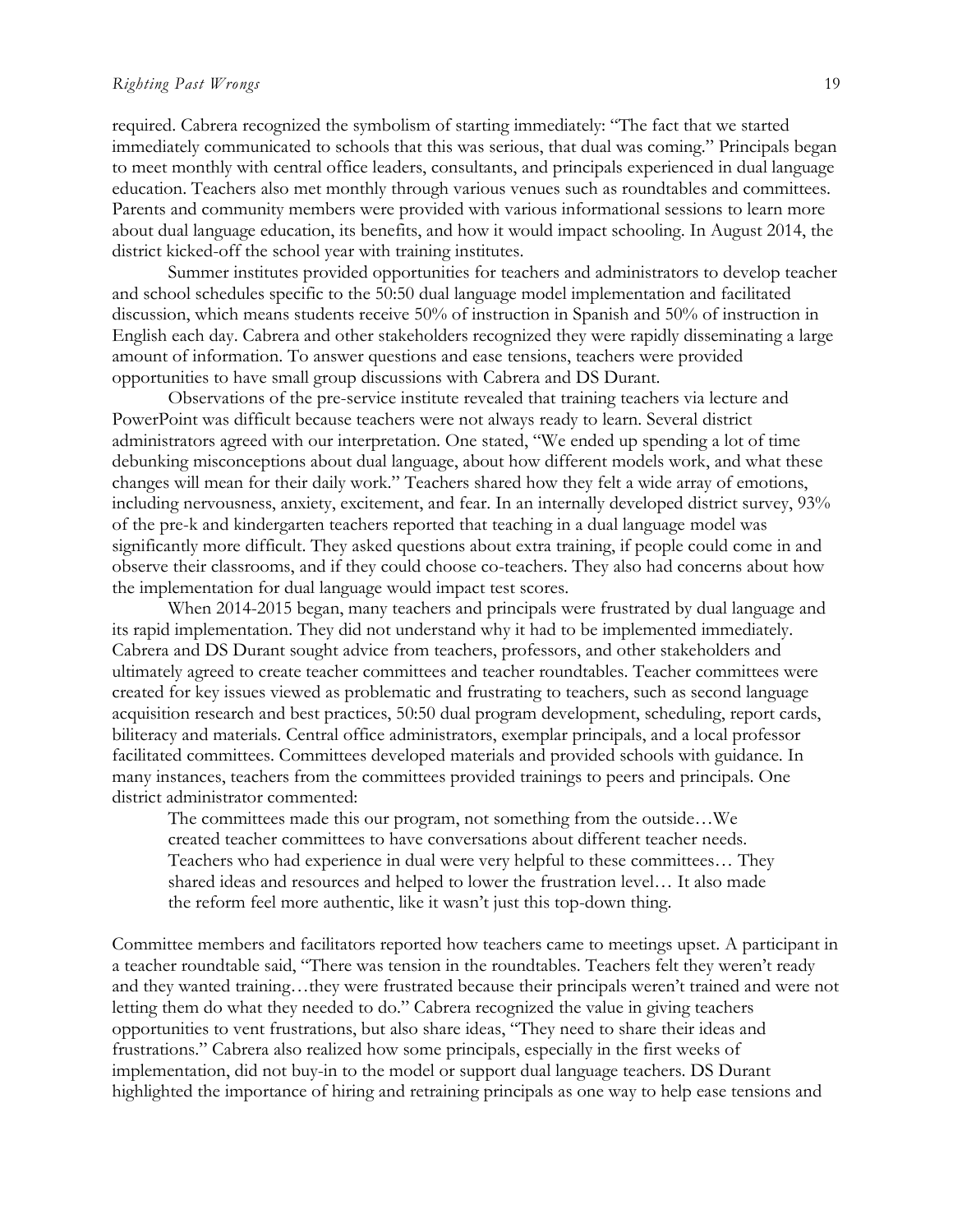address teacher concerns. Teachers sought professional development, attended unpaid trainings outside of work hours, and found ways to collaborate and share resources.

A group of principals were passive resistors who did not publicly challenge dual language, but were slow to support it. Cabrera recognized principals' distrust and spoke about how change required patience. He said:

You know, anything that you try to do that is changing the dynamics of teaching and learning in the classroom is one of the most difficult tasks you'll do…sometimes you don't believe it's real until you hear it from folks five to ten times so we ought to be talking about this, this is not a fad, this is not going away, we are investing in it…it's integrated in everything that we do and everything that we talk about…when we talk about academics, we talk about dual language.

DS Durant also recognized some principals would not fit, "As we are replacing principals [due to retirement, transfer to other district, removal], we are replacing them with new blood that will be supportive…we have a process and by the time we pick the person, we make pretty darn sure that person is supportive of dual language." The recommendation was made that an "exemplar" dual language principal would facilitate monthly dual language professional development sessions with principals. We noted in our observations of these sessions that they were less tense than teacher roundtables. Some principals attributed the lack of tension to a lack of supervision from the district. One principal reflected, "It's nice to be here with just principals and talk things out, see dual language and observe classrooms on our own, and not worry about speaking our minds." The exemplar principal told the group, "Dual is really hard, after years, we still have problems… What you have to understand is that it's always hard. The other thing is, you have to see how amazing it can be for students… It's just a process." While buy-in for dual language was slow, we found that the placement exemplar principal as a professional development resource for principals was a strategic move by Cabrera, as he understood how to use advocates like the exemplar principal to promote reform and mitigate resistance.

## **Discussion**

This study investigated the role of the EPISD superintendent following the aftermath of a large-scale cheating scandal that disappeared and marginalized Mexican-American emergent bilinguals. The district had a long history of underperformance and segregation, and under a new superintendent's direction, EPISD made efforts to establish an inclusive dual language education model for all emergent bilinguals. Few studies have examined the role of superintendents in implementing dual language education models or how superintendents engage in social justice leadership to address other equity issues. Similar to social justice leadership scholarship on principals, this study highlights the importance of leader consciousness toward equity issues in schools. Superintendent Cabrera was conscious of the way Mexican and Mexican-American emergent bilinguals were marginalized not only from his own experience, but because of the district's cheating scandal. His recognition of these issues were coupled with a deep understanding of the reasons why students were marginalized and how to lead for social justice within this context. We have called this mindfulness and consciousness: *situational awareness*, or an evolving understanding of context, history, power dynamics, politics, and competing priorities. His awareness of past injustices emotionally moved him as evidenced in our findings, prompted him to identify and hire passionate administrators, and propelled him to use his position to promote dual language education despite competing district priorities, such as budget shortfalls and shrinking enrollments.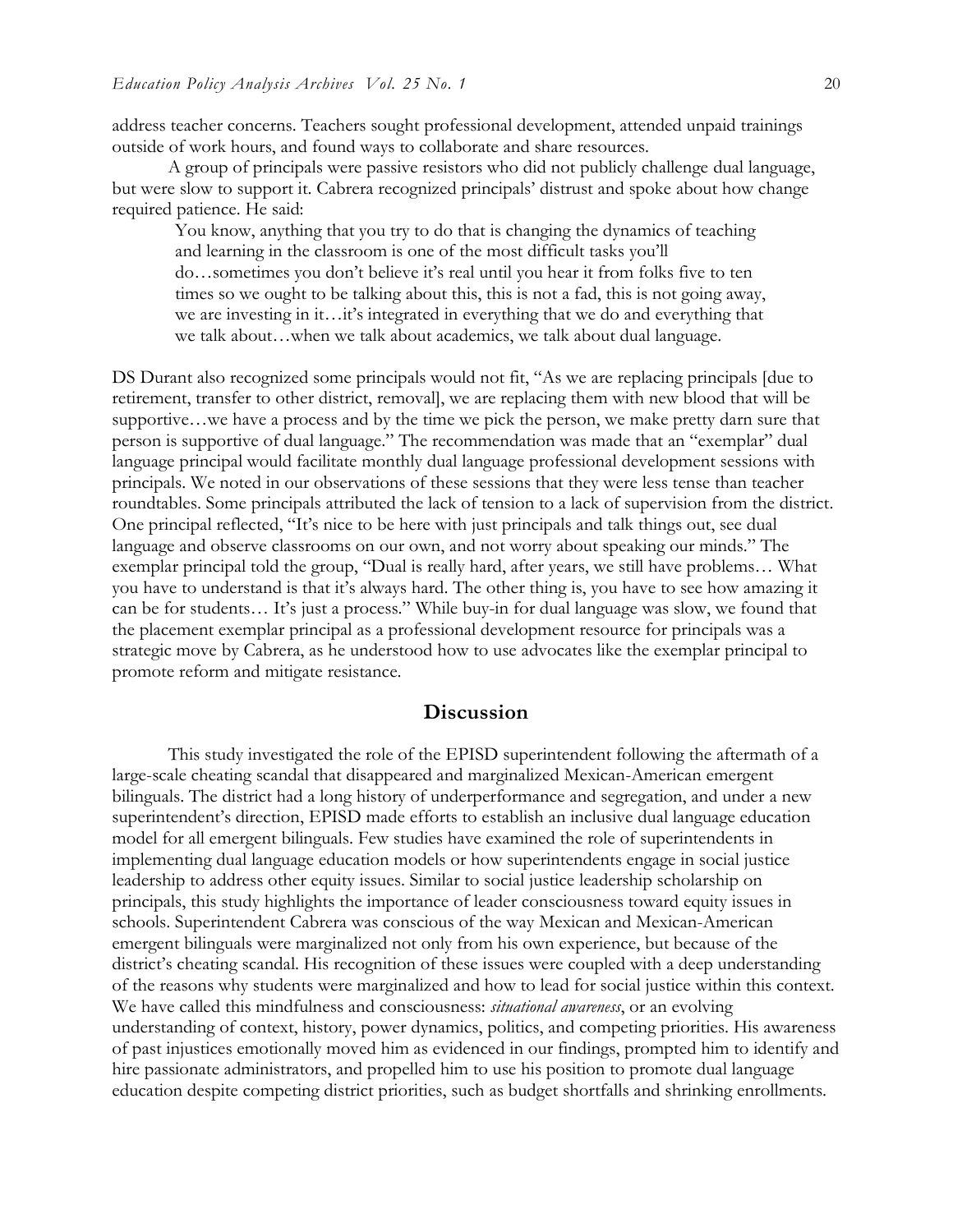These findings are in line with descriptions of social justice leadership as a courageous practice that requires risk-taking and a discomfort with complacency in light of injustice (Anderson, 2009).

Like other social justice leaders, Cabrera acted courageously and utilized his understanding of political networks to advocate for dual language education. His capacity to tell the story of the EPISD cheating scandal coupled with his own upbringing as a Mexican-American emergent bilingual was a powerful narrative that allowed him to frame the status quo as unjust and dual language as its remedy. Beyond framing dual language in ways that inspired others, Cabrera utilized his *situational awareness* and understanding of community power dynamics to build consensus around dual language. Prior to his tenure, dual language schools served predominately high-socioeconomic status communities and parents within these communities advocated for the expansion of these schools. Rather than simply acquiesce to their demands, he engaged in *advocacy* to connect this powerful constituency to a larger cause: dual language for all emergent bilinguals in the district. As previously noted, social justice and advocacy-oriented leaders cannot always be on the frontlines of social justice battles, but instead should build coalitions and networks that can broadly support change (DeMatthews, 2016; Ryan, 2016). For example, Cabrera utilized an exemplar principal to work with principals who were resistant to change rather than using his positional authority to challenge these principals head on. Cabrera also acknowledged how vital the dual language task force and grassroots efforts were to the adoption and implementation do dual language, specifically noting that he could not have made such a policy on his own. While one can question if Cabrera's success in establishing dual language has more to do with being in the right place and at the right time, it is clear that he recognized the political opportunity and took full advantage of the social capital available in the community.

Cabrera's *situational awareness* also allowed him to think critically about institutional problems, such as the structure of his central office and the existing human capital problems in EPISD. He identified what he believed was a structural separation in "thought, resources, and objectives" that maintained poor programs for emergent bilinguals. Like other social justice leaders in schools, Cabrera identified how longstanding structures and ways of doing things maintained the status quo (Dantley & Tillman, 2010; Theoharis, 2007). As a consequence of his recognition, Cabrera and Durant restructured the central office in a way that made dual language and the needs of emergent bilinguals a priority for all departments and divisions. Cabrera also recognized the sense of distrust between the district, schools, and communities as a result of the cheating scandal and an active federal investigation into the district. This awareness prompted Cabrera to be patient with principals and teachers, consider ways to build trust with families, and engage in conversations where educators can share their frustrations and ideas. At the same time, Cabrera also sought ways to infuse the district with liked-minded central office staff, principals, and assistant principals who would enter the district already believing in and fully supporting dual language education.

EPISD also confronted technical challenges associated with dual language education. Specifically, the state-level bilingual education certification policy threatened the adoption of dual language, because if fully implemented, teachers throughout the district would be moved to different schools, grades, and teaching areas. The policy may have pushed out many of the district's White teachers who were not fluent in Spanish or bilingually certified, but taught classes in English as part of a dual language co-teacher model. Cabrera's *situational awareness* of this issue and his ability to engage in *advocacy* at the state level via a coalition of educators and politicians provided a positive solution. While the literature on superintendent leadership generally underscores the importance of the superintendent as a "democratic-political leader" skilled at engaging in community and state politics (Kowalski, 2001; Kowalski et al., 2010; Kowalski & Björk, 2005), few empirical studies have identified specific instances where superintendent's successfully influenced statewide policy in the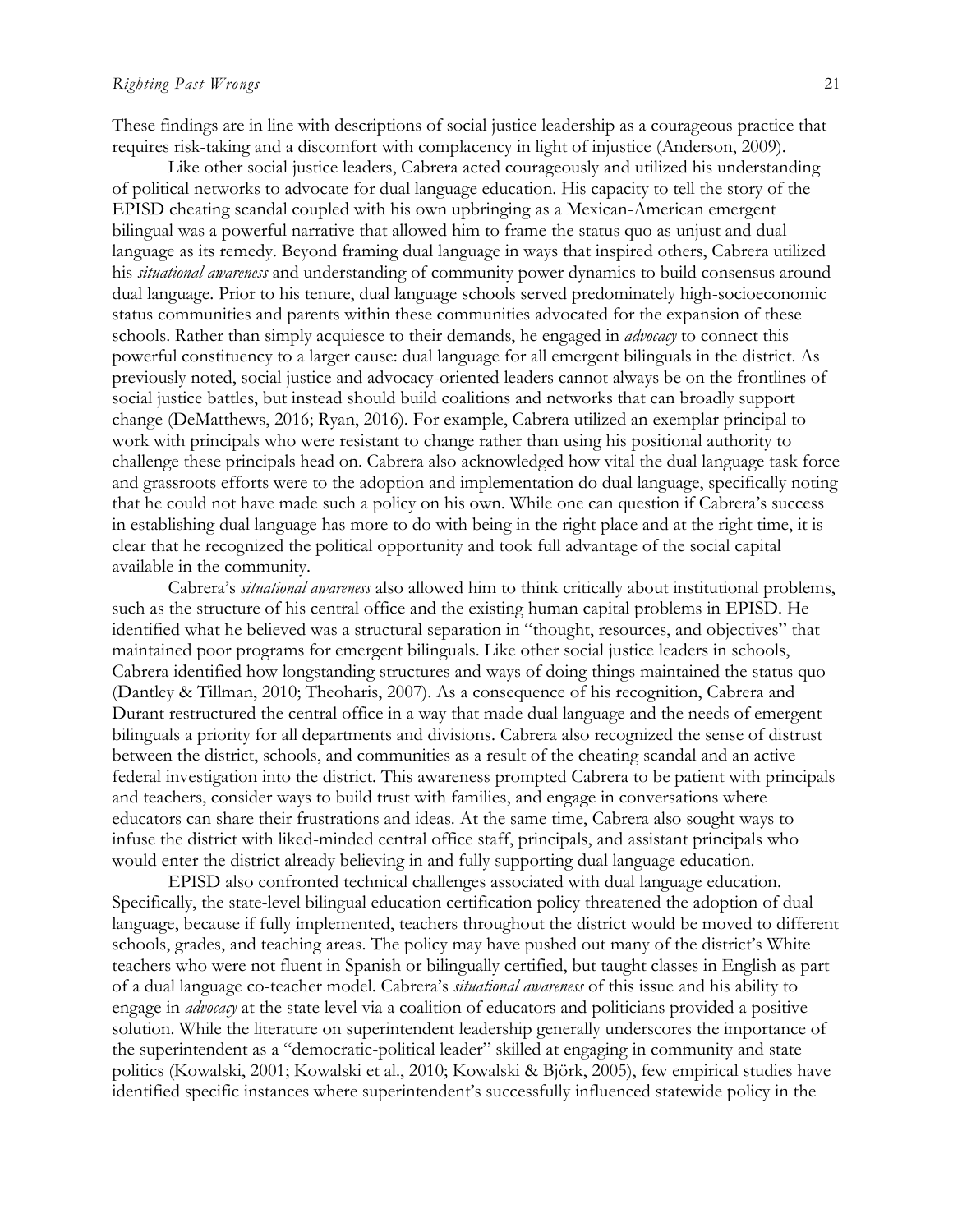name of a social justice reform. This finding is also important as it relates to scholarship focused on social justice leadership, which often emphasizes the importance of consciousness and recognition of injustices, but overlooks many of the structural and technical challenges to educational leadership that can cripple any equity-oriented reform before it gets off the ground (DeMatthews, 2016; DeMatthews & Mawhinney, 2014).

Finally, Cabrera recognized the importance of dialogue evidenced by his recognition that change required time and communication through ongoing open forums. Open dialogue allowed incongruent values to surface and be understood. This *advocacy* work was not a function of typical power politics where interest groups and individuals battle for resources, but rather a process of social construction where the superintendent framed key issues to cultivate a collective set of "interests" and "needs" that the district should address (Forgacs, 2000). Despite a press for time and a sincere belief that dual language was the best way forward, Cabrera and his deputy did not utilize authoritarian approaches or mandates in the name of social justice. Instead, they created forums and professional development opportunities where teachers and principals across the district could pose questions, share strategies, and problem-solve the unique challenges. In part, this was because Cabrera was able to think on multiple layers about how change could be slow and frustrating for a family, a classroom teacher, or a principal. Over the course of the study Superintendent Cabrera continued to learn, reflect, and refine his approaches as well as his ongoing awareness that equityoriented change was a bumpy road. In a sense, he represented Freire's notion of conscientização as he perceived the various oppressive elements confronting emergent bilinguals and took action. The process in which he took action represented a *praxis* that involved ongoing interaction, the acquisition of knowledge, reflection, and transformation. This *praxis* spread across typically defined superintendent roles, such as the teacher/educator, communicator, democratic-political leader, and social scientist (Kowalski, 2001).

## **Conclusions**

This study raises a number of questions that might ground further inquiry into superintendent leadership and district-wide social justice reform efforts, such as dual language education. What aspects or elements of district and community contexts are more likely to promote significant social justice reforms? What can superintendents do to stimulate grassroots movements for social justice reforms when they do not exist? The EPISD represented a case with significant community engagement in support of dual language and desired systemic change as a result of a high-profile cheating scandal that "disappeared" emergent bilinguals. These study is limited by drawing only from the experience of one superintendent in a unique district context. Future research might explore *situational awareness, advocacy*, and *praxis* in different contexts with an eye toward identifying new dimensions and micro-level practices, and determining whether or not these characteristics can be developed and refined in leaders. As noted above, Superintendent Cabrera demonstrated a refined skill set and had a racial, cultural, and linguistic background that supported his *situational awareness* and *advocacy* work. Our study does little to understand or examine how superintendents with different racial and ethnic backgrounds than the majority of their district can lead and address equity issues. Our study raises other questions. How do superintendents without these backgrounds, experiences, and skills navigate social justice issues? Can superintendent preparation programs provide "outsider" superintendents with the prerequisite experiences and skills to lead for social justice? These questions necessitate further investigation.

Future research might also explore the specific role of superintendent *advocacy* in relation to key stakeholders, such as principals, teachers, families, central office staff, political officials, and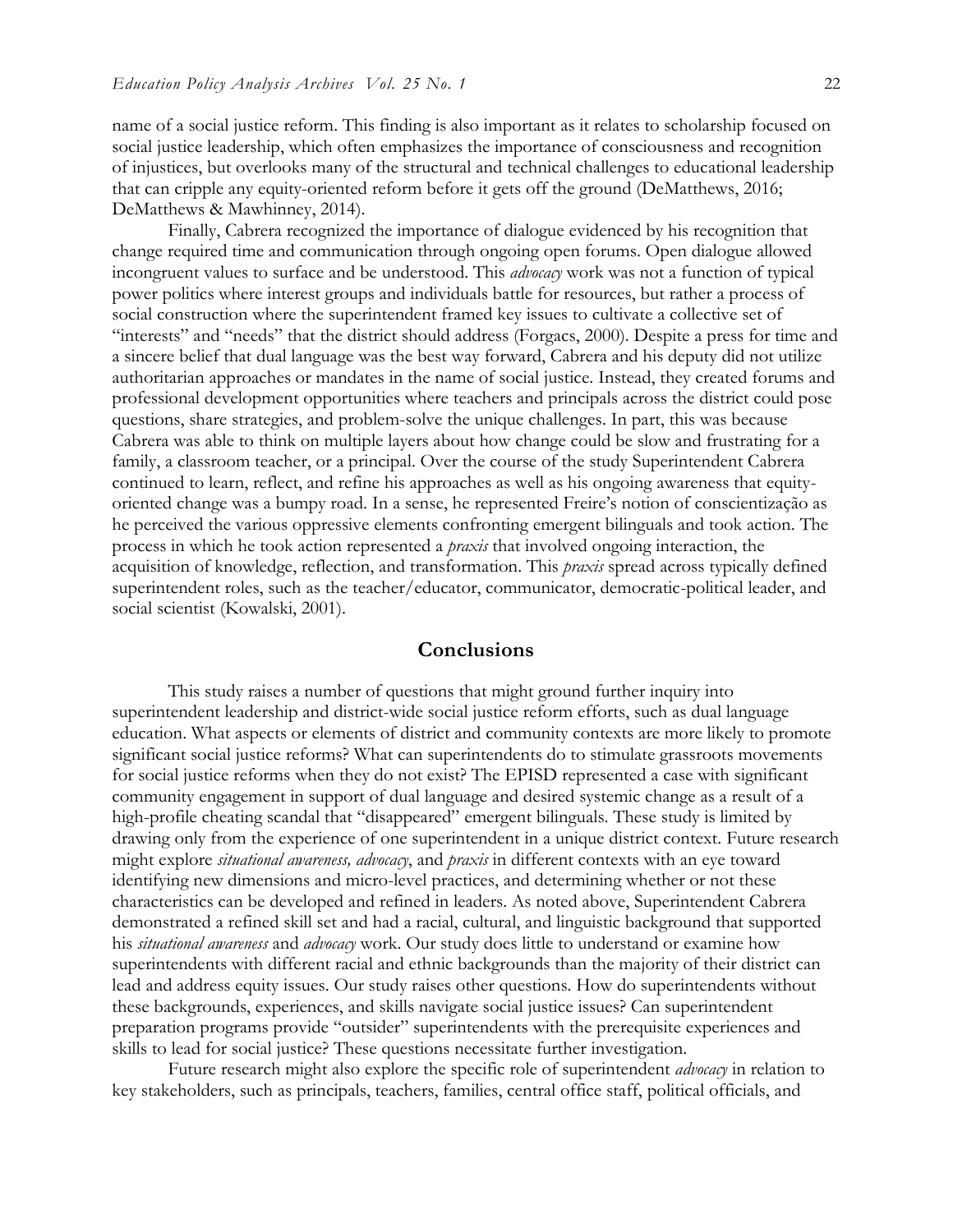community-based organizations. If social justice-oriented superintendents seek to develop systemic equity-oriented reforms, they will surely need to influence, engage, organize, and compel a variety of stakeholders who may already be satisfied with the status-quo, or be risk-averse given the political nature of public education. Additional research can look at superintendent networks, noneducation/ district related work activities, non-profit board membership, and other political and quasi-political aspects of the superintendency to explore how, if at all, these networks shape superintendent perspectives or can be used by superintendents to leverage reforms.

This study highlights the important role of the superintendent in supporting dual language education, identifies specific actions and values pertinent to social justice leadership at the district level, and distinguishes some of the central ways personal values, context, and continual learning can positively influence leadership. While EPISD provided a unique case for examining the superintendent's role in implementing dual language education to meet the needs of a majority Mexican and Mexican-American community along the U.S.-Mexico border, the findings of this study highlights a general social justice imperative for other leaders working in similar and dissimilar contexts. Either through personal experience or other means, superintendents should understand the lived experiences of their students and families, listen to their teachers and principals, identify political opportunities as they arise, and seek out social justice-oriented allies and networks within their communities. Superintendent Cabrera was an emergent bilingual and understood through personal experience what it meant to be marginalized, but he recognized that his own desire for social justice was insufficient without community support and educator buy-in. He told a powerful story of injustice in a way that brought people together. Without such understandings and a dedication to listen and learn, superintendents will struggle to take full advantage of their pivotal position as district leaders and remain constrained in efforts to create more equitable schools by the politics, bureaucratic challenges, unequal power dynamics, and weight of the status quo.

# **References**

- Alemán, Jr., E. (2007). Situating Texas school finance policy in a CRT framework: How "substantially equal" yields racial inequity. *Educational Administration Quarterly, 43*(5), 525-558. [https:/doi.org/10.1177/0013161X07303276](https://doi.org/10.1177/0013161X07303276)
- Alemán Jr., E. (2009). LatCrit educational leadership and advocacy: Struggling over whiteness as property in Texas school finance. Equity & Excellence in Education, 42(2), 183-201. [https:/doi.org/10.1080/10665680902744246](https://doi.org/10.1080/10665680902744246)
- Alinsky, S. (2010). *Rules for radicals.* New York: Vintage.
- Alsbury, T. L., & Whitaker, K. S. (2007). Superintendent perspectives and practice of accountability, democratic voice and social justice. *Journal of Educational Administration, 45*(2), 154-174. [https:/doi.org/10.1108/09578230710732943](https://doi.org/10.1108/09578230710732943)
- Amrein, A., & Pena, R. A. (2000). Asymmetry in dual language practice: Assessing imbalance in a program promoting equality. *Educational Policy Analysis Archives, 8*(8). [https:/doi.org/10.14507/epaa.v8n8.2000](https://doi.org/10.14507/epaa.v8n8.2000)
- Anderson, G. L. (2009). *Advocacy leadership: Toward a post-reform agenda in education*. New York, NY: Routledge.
- Anderson, G. L., & Cohen, M. I. (2015). Redesigning the identities of teachers and leaders: A framework for studying new professionalism and educator resistance. *Education Policy Analysis Archives, 23*(85). [https:/doi.org/10.14507/epaa.v23.2086](https://doi.org/10.14507/epaa.v23.2086)
- Anderson, L. (2016, July 30). EPISD 5 years later: fight for trust continues. *El Paso Times.*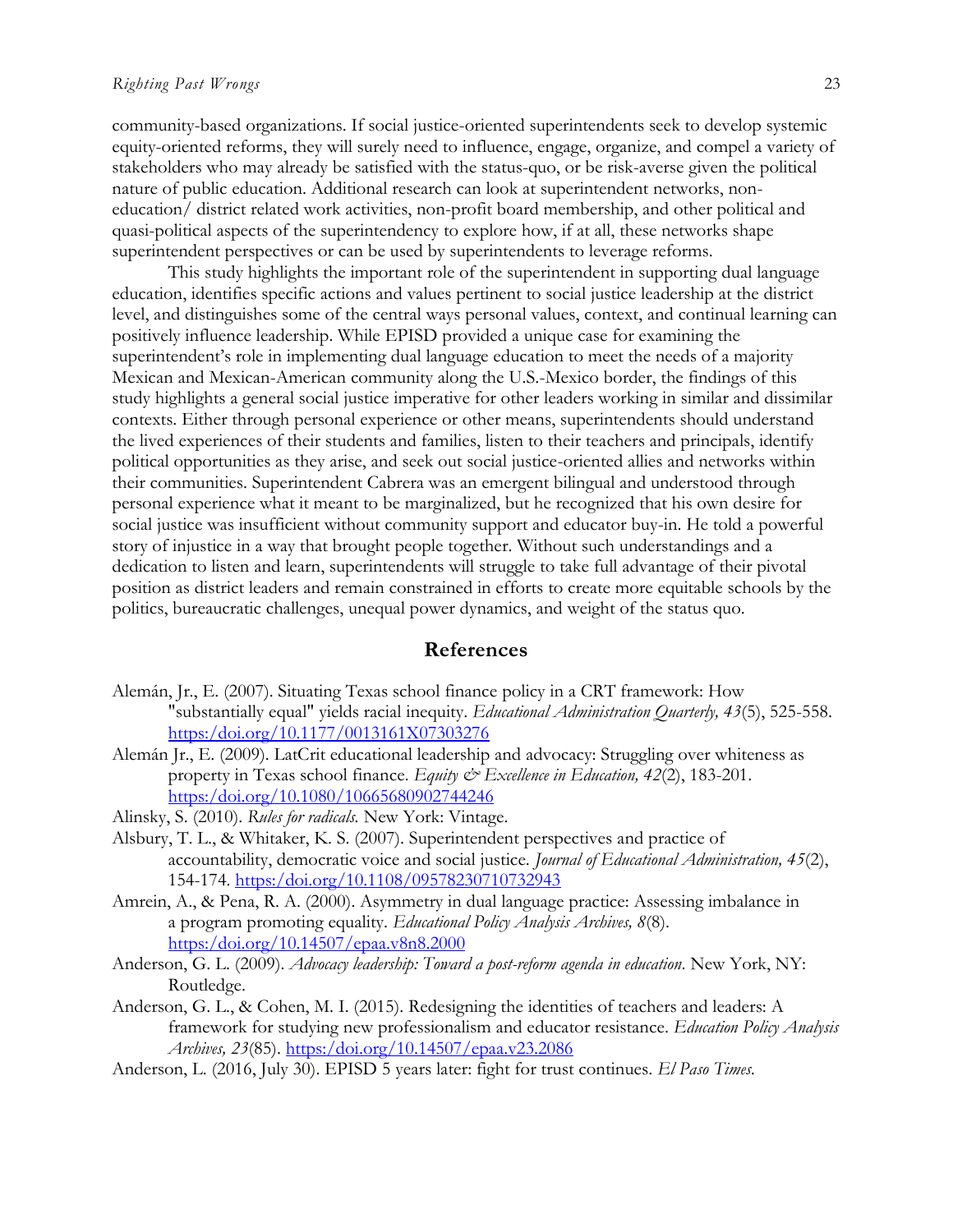Retrieved from

[http://www.elpasotimes.com/longform/news/education/episd/2016/07/30/episd-5-years](http://www.elpasotimes.com/longform/news/education/episd/2016/07/30/episd-5-years-later-fight-trust-continues/87618176/)[later-fight-trust-continues/87618176/](http://www.elpasotimes.com/longform/news/education/episd/2016/07/30/episd-5-years-later-fight-trust-continues/87618176/)

- Auerbach, S. (2009). Walking the walk: Portraits in leadership for family engagement in urban schools. *School Community Journal, 19*(1), 9.
- Beard, K. S. (2012). Making the case for the outlier: researcher reflections of an African-American female deputy superintendent who decided to close the achievement gap. *International Journal of Qualitative Studies in Education, 25*(1), 59-71. [https:/doi.org/10.1080/09518398.2011.647724](https://doi.org/10.1080/09518398.2011.647724)
- Benford, R. D., & Snow, D. A. (2000). Framing processes and social movements: An overview and assessment. *Annual Review of Sociology, 26*(1), 611-639. [https:/doi.org/10.1146/annurev.soc.26.1.611](https://doi.org/10.1146/annurev.soc.26.1.611)
- Bialystok, E. (2007). Cognitive effects of bilingualism: How linguistic experience leads to cognitive change. *International Journal of Bilingual Education and Bilingualism 10*(3), 210-223. [https:/doi.org/10.2167/beb441.0](https://doi.org/10.2167/beb441.0)
- Bird, J. J., Dunaway, D. M., Hancock, D. R., & Wang, C. (2013). The superintendent's leadership role in school improvement: Relationships between authenticity and best practices. *Leadership and Policy in Schools, 12*(1), 77-99. [https:/doi.org/10.1080/15700763.2013.766348](https://doi.org/10.1080/15700763.2013.766348)
- Björk, L. G., Browne-Ferrigno, T., & Kowalski, T. J. (2014). The superintendent and educational reform in the United States of America. *Leadership and Policy in Schools, 13*(4), 444-465. [https:/doi.org/10.1080/15700763.2014.945656](https://doi.org/10.1080/15700763.2014.945656)
- Blasé, J., & Anderson, G. (1995*). The micropolitics of educational leadership: From control to empowerment*. New York, NY: Teachers College Press.
- Bogotch, I. E. (2014). Educational theory: The specific case of social justice as an educational leadership construct. In I. Bogotch & C. Shields (Eds.), *International handbook of educational leadership and social (injustice)* (pp. 51-65). Dordrecht, Netherlands: Springer.
- Bolman, L. G., & Deal, T. E. (2003). *Reframing organizations: Artistry, choice, and leadership.* John Wiley & Sons.
- Cheung, A. C., & Slavin, R. E. (2012). Effective reading programs for Spanish-dominant English language learners in the Elementary Grades: A synthesis of research. *Review of Educational Research, 82*(4), 351-395. [https:/doi.org/10.3102/0034654312465472](https://doi.org/10.3102/0034654312465472)
- Collier, V. P., & Thomas, W. P. (2004). The astounding effectiveness of dual language education for all. *NABE Journal of Research and Practice, 2*(1), 1-20.
- Crawford, E. R., Witherspoon Arnold, N., & Brown, A. (2014). From preservice leaders to advocacy leaders: exploring intersections in standards for advocacy in educational leadership and school counselling, *International Journal of Leadership in Education, 17*(4), 481-502. [https:/doi.org/10.1080/13603124.2014.931467](https://doi.org/10.1080/13603124.2014.931467)
- Dantley, M.E., & Tillman, L.C. (2010). Social justice and moral transformative leadership. In C. Marshall & M. Oliva (Eds.), *Leadership for social justice* (2nd ed., pp. 19-34). Boston, MA: Allyn & Bacon.
- De Gaetano, Y. (2007). The role of culture in engaging Latino parents' involvement in school. *Urban Education, 42*(2), 145-162. [https:/doi.org/10.1177/0042085906296536](https://doi.org/10.1177/0042085906296536)
- DeMatthews, D. (2016). Social justice dilemmas: evidence on the successes and shortcomings of three principals trying to make a difference*. International Journal of Leadership in Education*, 1-15. [https:/doi.org/10.1080/13603124.2016.1206972](https://doi.org/10.1080/13603124.2016.1206972)
- DeMatthews, D., & Mawhinney, H. (2014). Social justice leadership and inclusion: Exploring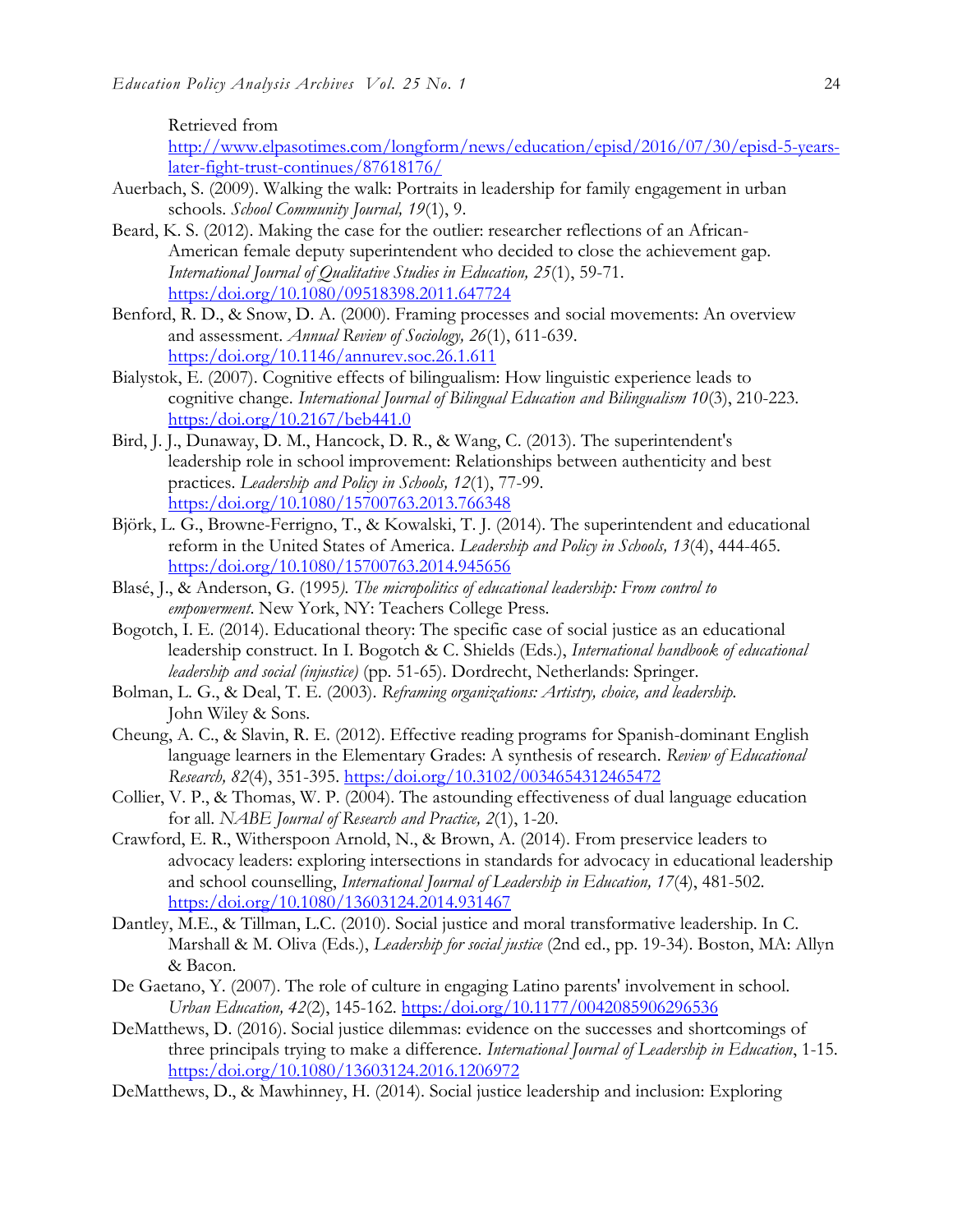challenges in an urban district struggling to address inequities. *Educational Administration Quarterly, 50*(5), 844–881. [https:/doi.org/10.1177/0013161X13514440](https://doi.org/10.1177/0013161X13514440)

- Elfers, A. M., & Stritikus, T. (2014). How school and district leaders support classroom teachers' work with English language learners. *Educational Administration Quarterly, 50*(2), 305–344. [https:/doi.org/10.1177/0013161X13492797](https://doi.org/10.1177/0013161X13492797)
- Evans, A. E., (2007). Horton, Highlander, and leadership education: Lessons for preparing educational leaders for social justice. *Journal of School Leadership, 17*, 250-275.
- Fránquiz, M. E., Salazar M., & DeNicolo C., P. (2011): Challenging majoritarian tales: Portraits of bilingual teachers deconstructing deficit views of bilingual learners. *Bilingual Research Journal, 34*(3), 279-300. [https:/doi.org/10.1080/15235882.2011.625884](https://doi.org/10.1080/15235882.2011.625884)
- Freire, P. (2007). *Pedagogy of the oppressed*. New York, NY: Continuum.
- Furman, G. (2012). Social justice leadership as praxis developing capacities through preparation programs. *Educational Administration Quarterly, 48*(2), 191-229. [https:/doi.org/10.1177/0013161X11427394](https://doi.org/10.1177/0013161X11427394)
- García, E. E. (2005). *Teaching and learning in two languages: Bilingualism*  $\mathcal{O}^s$  *schooling in the United States*. New York, NY: Teachers College Press.
- Genesee, F., Lindholm-Leary, K., Saunders, W., & Christian, D. (2006). *Educating English language learners*. New York, NY: Cambridge University Press. [https:/doi.org/10.1017/CBO9780511499913](https://doi.org/10.1017/CBO9780511499913)
- Gewirtz, S. (2006). Towards a contextualized analysis of social justice in education. *Educational Philosophy and Theory, 38*(1), 69-81. [https:/doi.org/10.1111/j.1469-5812.2006.00175.x](https://doi.org/10.1111/j.1469-5812.2006.00175.x)
- Goldfarb, K. P., & Grinberg, J. (2002). Leadership for social justice: Authentic participation in the case of a community center in Caracas, Venezuela. *Journal of School Leadership, 12*, 157- 173.
- Good, M. E., Masewicz, S., & Vogel, L. (2010). Latino English language learners: Bridging achievement and cultural gaps between schools and families*. Journal of Latinos and Education, 9*(4), 321-339. [https:/doi.org/10.1080/15348431.2010.491048](https://doi.org/10.1080/15348431.2010.491048)
- Honneth, A. (2004). Recognition and justice outline of a plural theory of justice. *Acta Sociologica, 47*(4), 351-364. [https:/doi.org/10.1177/0001699304048668](https://doi.org/10.1177/0001699304048668)
- Horton, J., & Martin, B. N. (2013). The role of the district administration within professional Learning Communities. *International Journal of Leadership in Education, 16*(1), 55-70. [https:/doi.org/10.1080/13603124.2012.671366](https://doi.org/10.1080/13603124.2012.671366)
- Huerta, T. M. (2011). Humanizing pedagogy: Beliefs and practices on the teaching of Latino children. *Bilingual Research Journal, 34*(1), 38-57. [https:/doi.org/10.1080/15235882.2011.568826](https://doi.org/10.1080/15235882.2011.568826)
- Hunt, V. (2011). Learning from success stories: Leadership structures that support dual language programs over time in New York City. *International Journal of Bilingual Education and Bilingualism, 14*(2), 187-206. [https:/doi.org/10.1080/13670050.2010.539673](https://doi.org/10.1080/13670050.2010.539673)
- Iannaccone, L. (1991). Micropolitics of education: What and why. *Education and Urban Society, 23*(4), 465-71. [https:/doi.org/10.1177/0013124591023004008](https://doi.org/10.1177/0013124591023004008)
- Jean-Marie, G. (2008). Leadership for social justice: An agenda for 21st century schools. In *Educational Forum, 72*(4), 340-354.<http://dx.doi.org/10.1080/00131720802362058>
- Jean-Marie, G., Normore, A. H., & Brooks, J. S. (2009). Leadership for social justice: Preparing 21st century school leaders for a new social order. *Journal of Research on Leadership Education*, *4*(1), 1-31. doi: 10.1177/194277510900400102
- Kowalski, T. J. (2001). The future of local school governance: Implications for board members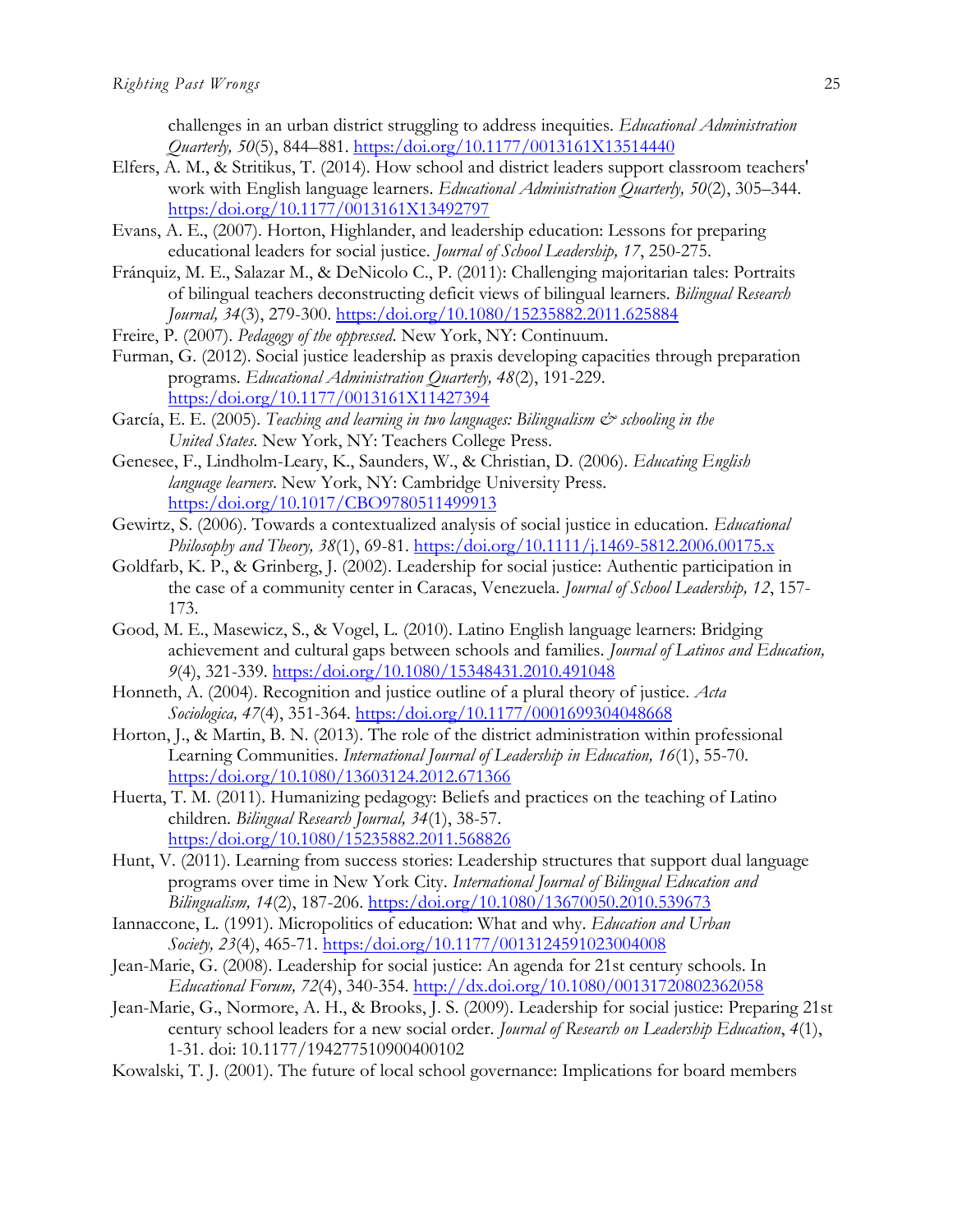- and superintendents. In C. C. Brunner & L. G. Björk (Eds.), *The new superintendency* (pp. 183– 201). Oxford, UK: JAI Press.
- Kowalski, T. J. (2013). *The school superintendent: Theory, practices, and cases* (3rd ed.). Thousand Oaks CA: Sage.
- Kowalski, T. J., & Björk, L. G. (2005). Role expectations of district superintendents: Implications for deregulating preparation and licensing. *Journal of Thought, 40*(2), 73–96.
- Kowalski, T. J., McCord, R. S., Petersen, G. J., Young, I. P., & Ellerson, N. M. (2010*). The American school superintendent: 2010 decennial study*. Lanham, MD: Rowman & Littlefield Education.
- Kreighbaum, A. (2013, June 20). Rep. Beto O'Rourke requests investigation of all EPISD. *El Paso Time*s. Retrieved from http://www.elpasotimes.com/ci\_23494556/rep-beto-orourkerequests-investigation-all-episd-schools?source=most\_viewed
- Labaree, D. F. (1997). Public goods, private goods: The American struggle over educational goals. *American Educational Research Journal, 34*(1), 39-81. [https:/doi.org/10.3102/00028312034001039](https://doi.org/10.3102/00028312034001039)
- Larson, C. L., & Murtadha, K. (2002). Leadership for social justice. *Yearbook of the National Society for the Study of Education, 101*(1), 134-161. [https:/doi.org/10.1111/j.1744-7984.2002.tb00007.x](https://doi.org/10.1111/j.1744-7984.2002.tb00007.x)
- Lindholm-Leary, K., & Block, N. (2010). Achievement in predominantly low SES/Hispanic dual language schools*. International Journal of Bilingual Education and Bilingualism, 13*(1), 43-60. [https:/doi.org/10.1080/13670050902777546](https://doi.org/10.1080/13670050902777546)
- Malen, B. (1994). The micropolitics of education: mapping the multiple dimensions of power relations in school polities. *Journal of Education Policy, 9*(5), 147-167. [https:/doi.org/10.1080/0268093940090513](https://doi.org/10.1080/0268093940090513)
- Malen, B. (2006). Revisiting policy implementation as a political phenomenon: The case of reconstitution policies. In M. I. Honig (Ed.), *New directions in education policy implementation: Confronting complexity* (pp. 83–104). Albany, NY: State University of New York Press.
- Marzano, R. J., & Waters, T. (2008). *District leadership that works: Striking the right balance.*  Bloomington, Indiana: Solution Tree Press.
- Mawhinney, H. B. (1999). Reappraisal: The problems and prospects of studying the micropolitics of leadership in reforming schools*. School Leadership & Management, 19*(2), 159- 170. [https:/doi.org/10.1080/13632439969168](https://doi.org/10.1080/13632439969168)
- Maxwell, J. A. (2012). *Qualitative research design: An interactive approach: An interactive approach.* Thousand Oaks, CA: Sage.
- McLaughlin, B. (2013). *Second language acquisition in childhood: Volume 2: School-age Children.* New York: Psychology Press.
- Menken, K. (2010). NCLB and English language learners: Challenges and consequences. *Theory Into Practice, 49*(2), 121-128. [https:/doi.org/10.1080/00405841003626619](https://doi.org/10.1080/00405841003626619)
- Menken, K., & Kleyn, T. (2010). The long-term impact of subtractive schooling in the educational experiences of secondary English language learners. *International Journal of Bilingual Education and Bilingualism, 13*(4), 399-417. [https:/doi.org/10.1080/13670050903370143](https://doi.org/10.1080/13670050903370143)
- Miles, M. B., & Huberman, A. M. (1994). *Qualitative data analysis: An expanded sourcebook.* Thousand Oaks, CA: Sage.
- National Center for Educational Statistics. (2015). Fast Facts: English Learners and NAEP. Washington, DC. Author. Retrieved from: [http://www.ncela.us/files/fast\\_facts/OELA\\_FastFacts\\_ELsandNAEP.pdf.](http://www.ncela.us/files/fast_facts/OELA_FastFacts_ELsandNAEP.pdf)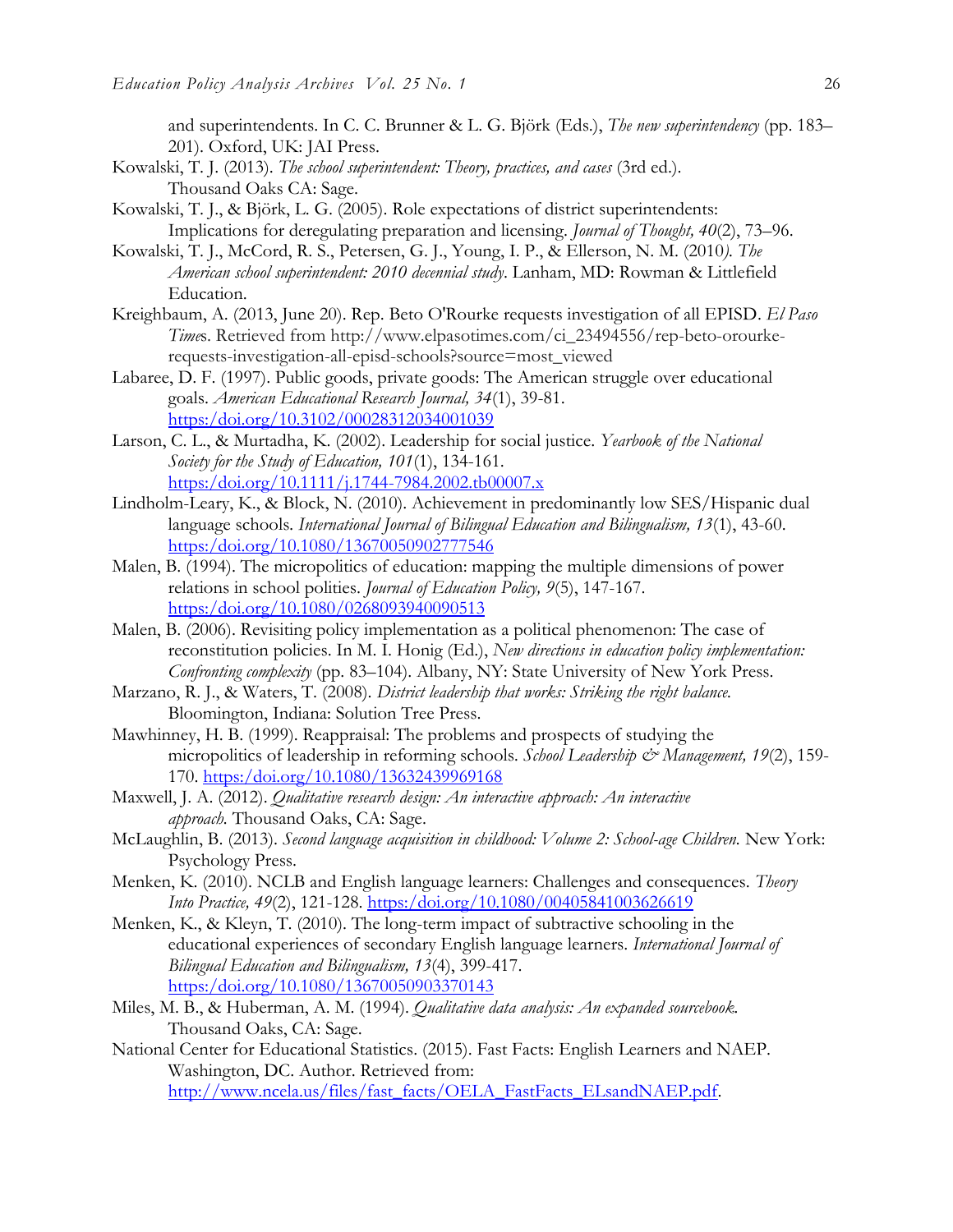- Nelson, S. W., & Guerra, P. L. (2014). Educator beliefs and cultural knowledge: Implications for school improvement efforts. *Educational Administration Quarterly, 50*(1), 67-95. https:/doi.org/10.1177/0013161X13488595
- Perez, E. S. (2015, November 1). Immigrant students today, Texas' future tomorrow: Part 1: Educating the new workforce: An El Paso Times special report exploring the effectiveness of bilingual education models in local schools. *El Paso Times*. Retrieved from: [http://www.elpasotimes.com/story/news/education/2015/10/31/immigrant-students](http://www.elpasotimes.com/story/news/education/2015/10/31/immigrant-students-today-texas-future-tomorrow-part-1-educating-new-workforce/74711074/)[today-texas-future-tomorrow-part-1-educating-new-workforce/74711074/](http://www.elpasotimes.com/story/news/education/2015/10/31/immigrant-students-today-texas-future-tomorrow-part-1-educating-new-workforce/74711074/)
- Reyes, I. (2006). Exploring connections between emergent biliteracy and bilingualism. *Journal of Early Childhood Literacy*, *6*(3), 267-292. doi: 10.1177/1468798406069801
- Reyes, III, R. (2016). In a world of disposable students: The humanizing elements of border pedagogy in teacher education. *The High School Journal, 99*(4), 337-350. [https:/doi.org/10.1353/hsj.2016.0013](https://doi.org/10.1353/hsj.2016.0013)
- Ryan, J. (2016). Strategic activism, educational leadership and social justice. *International Journal of Leadership in Education, 19*(1), 87-100. [https:/doi.org/10.1080/13603124.2015.1096077](https://doi.org/10.1080/13603124.2015.1096077)
- Scanlan, M., & López, F. (2012). ¡Vamos! How school leaders promote equity and excellence for bilingual students. *Educational Administration Quarterly, 48*(4), 583-625. [https:/doi.org/10.1177/0013161X11436270](https://doi.org/10.1177/0013161X11436270)
- Schachter, J., & Gass, S. M. (2013). *Second language classroom research: Issues and opportunities.* New York, NY: Routledge.
- Shaw, P. (2003). Leadership in the diverse school. In S.R. Schecter & J. Cummins (Eds.), *Multilingual education in practice* (pp. 97-112). Portsmouth, NH: Heinemann.
- Tarasawa, B., & Waggoner, J. (2015). Increasing parental involvement of English Language Learner families: What the research says. *Journal of Children and Poverty*, *21*(2), 129-134. <http://dx.doi.org/10.1080/10796126.2015.1058243>
- Theoharis, G. (2007). Social justice educational leaders and resistance: Toward a theory of social justice leadership. *Educational Administration Quarterly, 43*(2), 221-258. [https:/doi.org/10.1177/0013161X06293717](https://doi.org/10.1177/0013161X06293717)
- Theoharis, G., & O'Toole, J. (2011). Leading inclusive ELL social justice leadership for English language learners. *Educational Administration Quarterly, 47*(4), 646-688. [https:/doi.org/10.1177/0013161X11401616](https://doi.org/10.1177/0013161X11401616)
- Valenzuela, A. (2010). *Subtractive schooling: US-Mexican youth and the politics of caring.* Albany, NY: SUNY Press.
- Walker, V. S., & Byas, U. (2003). The architects of black schooling in the segregated south: The case of one principal leader. *Journal of Curriculum*  $\mathcal{O}$  *Supervision, 19*(1).
- Waters, T., Marzano, R. J., & McNulty, B. (2003). *Balanced leadership.* Denver, CO: Midcontinent Research for Education and Learning.
- Weaver and Tidwell, LLP. (2013, April 1). *Final report on investigation into alleged cheating scandal at El Paso Independent School District*. Retrieved October 17, 2015, from <https://filemgr.episd.org/wl/?id=v&filename=Weaver%20Report%2020130401.pdf>
- Wiemelt, J., & Welton, A. (2015). Challenging the dominant narrative: Critical bilingual leadership (liderazgo) for emergent bilingual Latin@ students. *International Journal of Multicultural Education, 17*(1), pp-82. [https:/doi.org/10.18251/ijme.v17i1.877](https://doi.org/10.18251/ijme.v17i1.877)
- Wiley, T. G., & Wright, W. E. (2004). Against the undertow: Language-minority education policy and politics in the "age of accountability". *Educational Policy, 18*(1), 142-168. [https:/doi.org/10.1177/0895904803260030](https://doi.org/10.1177/0895904803260030)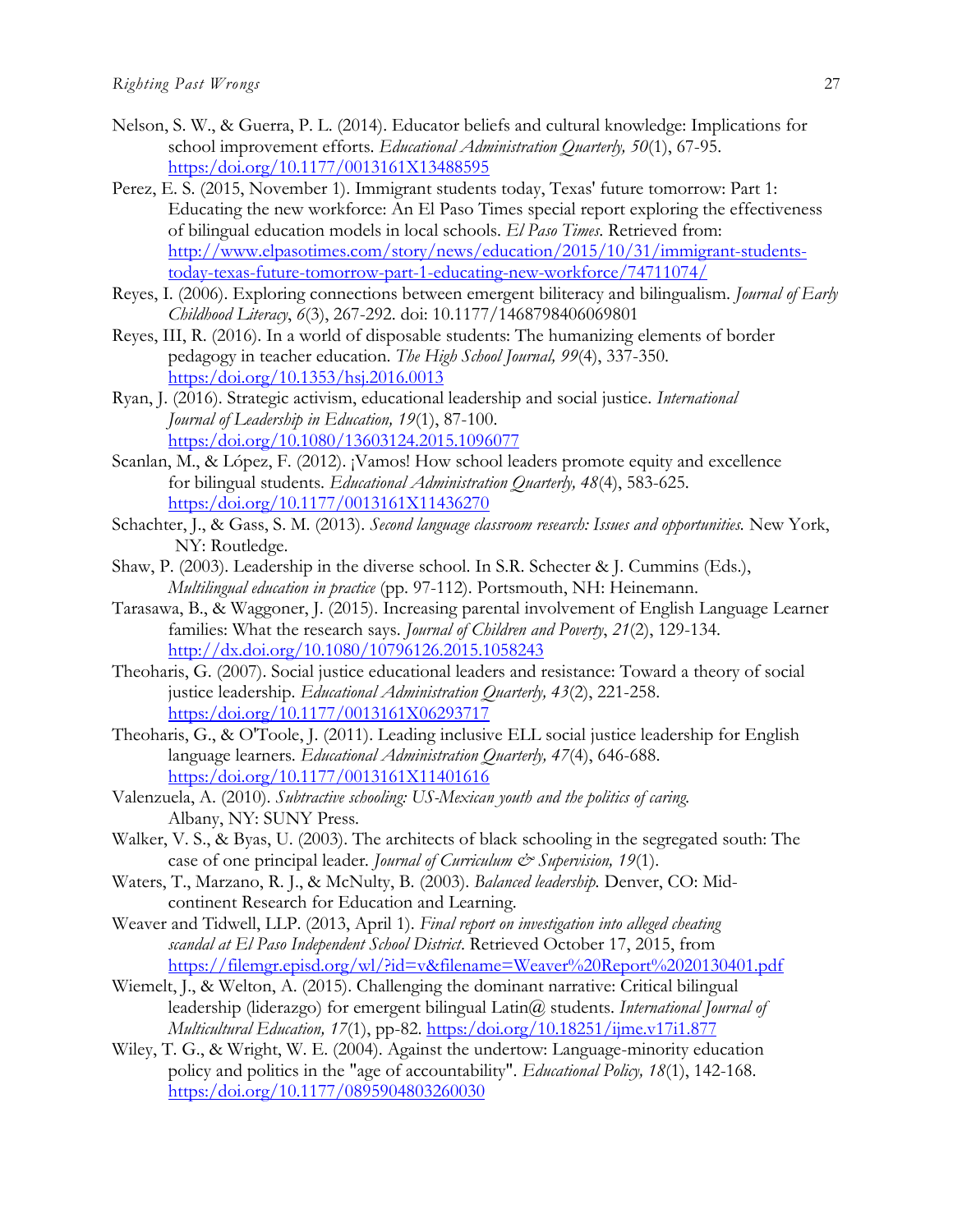# **About the Authors**

### **David DeMatthews**

University of Texas at El Paso [dedematthews@utep.edu](mailto:dedematthews@utep.edu)

David DeMatthews is an assistant professor of Educational Leadership in the College of Education at the University of Texas at El Paso. A former high school teacher and school administrator in Baltimore and Washington, D.C., he has published on topics such as school leadership, urban education, special education, bilingual education, and social justic e.

#### **Elena Izquierdo**

University of Texas at El Paso [ielena@utep.edu](mailto:ielena@utep.edu)

Elena Izquierdo is an associate professor of Teacher Education in the College of Education at the University of Texas at El Paso. Her research interests focus on biliteracy, dual language, and transforming schools/districts for English language learner (ELL) success. She works with many teachers, principals, administrators and school board members in shaping the schooling trajectory of ELLs.

#### **David S. Knight**

University of Texas at El Paso [dsknight@utep.edu](mailto:dedematthews@utep.edu)

David S. Knight is an assistant research professor at the University of Texas at El Paso Center for Education Research and Policy Studies. His work focuses on equity in school finance and resource allocation, educator labor markets, and cost-effectiveness analysis. He received his PhD in urban education policy and MA in economics from the University of Southern California and bachelor's degrees in economics and anthropology from the University of Kansas.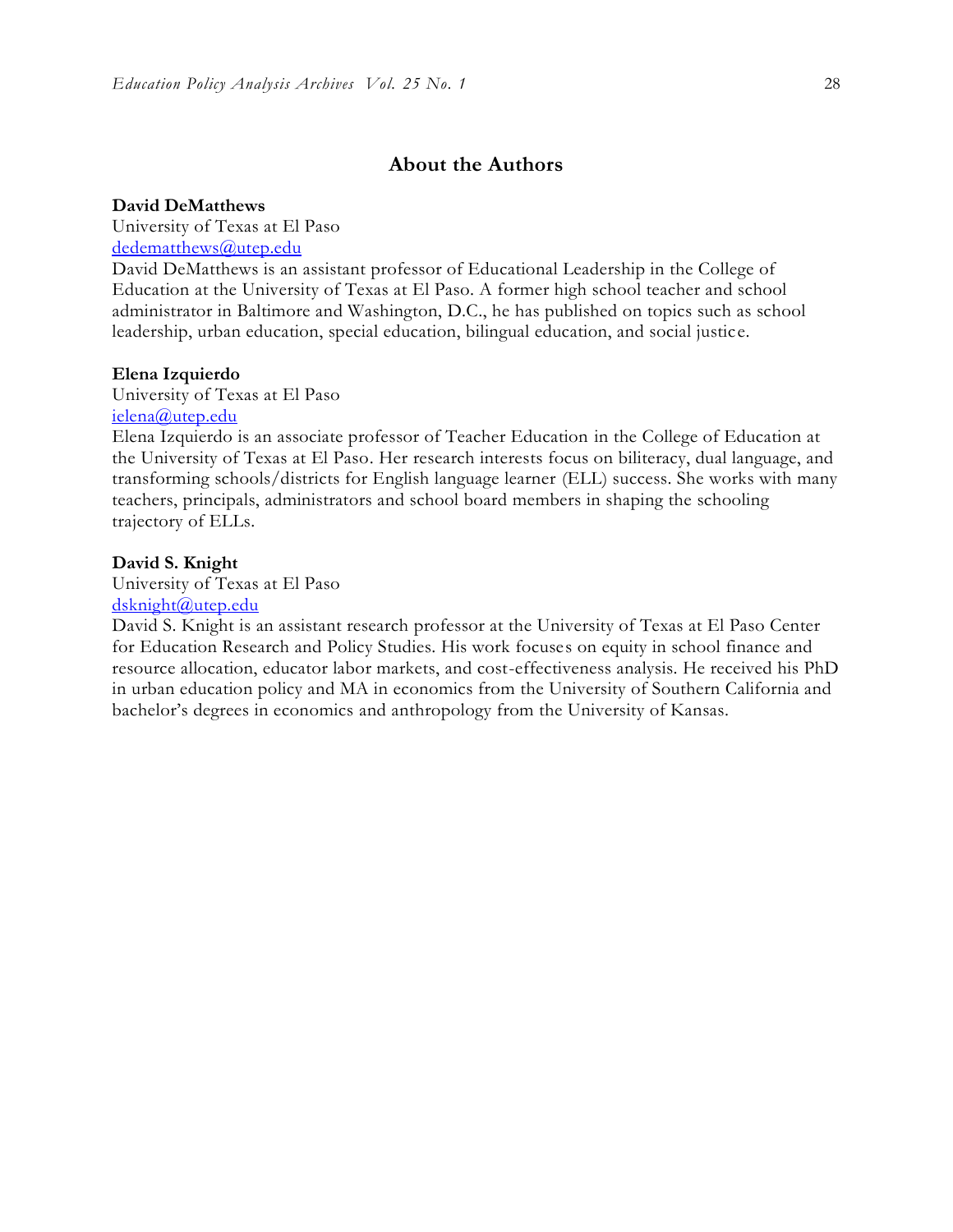# education policy analysis archives

Volume 25 Number 1 January 1, 2017 ISSN 1068-2341

# ര

SOME RIGHTS RESERVED Readers are free to copy, display, and distribute this article, as long as the work is attributed to the author(s) and **Education Policy Analysis Archives,** it is distributed for noncommercial purposes only, and no alteration or transformation is made in the work. More details of this Creative Commons license are available at

http://creativecommons.org/licenses/by-nc-sa/3.0/. All other uses must be approved by the author(s) or **EPAA**. **EPAA** is published by the Mary Lou Fulton Institute and Graduate School of Education at Arizona State University Articles are indexed in CIRC (Clasificación Integrada de Revistas Científicas, Spain), DIALNET (Spain), [Directory of Open Access Journals,](http://www.doaj.org/) EBSCO Education Research Complete, ERIC, Education Full Text (H.W. Wilson), QUALIS A2 (Brazil), SCImago Journal Rank; SCOPUS, SOCOLAR (China).

Please send errata notes to Audrey Amrein-Beardsley at [audrey.beardsley@asu.edu](mailto:audrey.beardsley@asu.edu)

**Join EPAA's Facebook community** at<https://www.facebook.com/EPAAAAPE> and **Twitter feed** @epaa\_aape.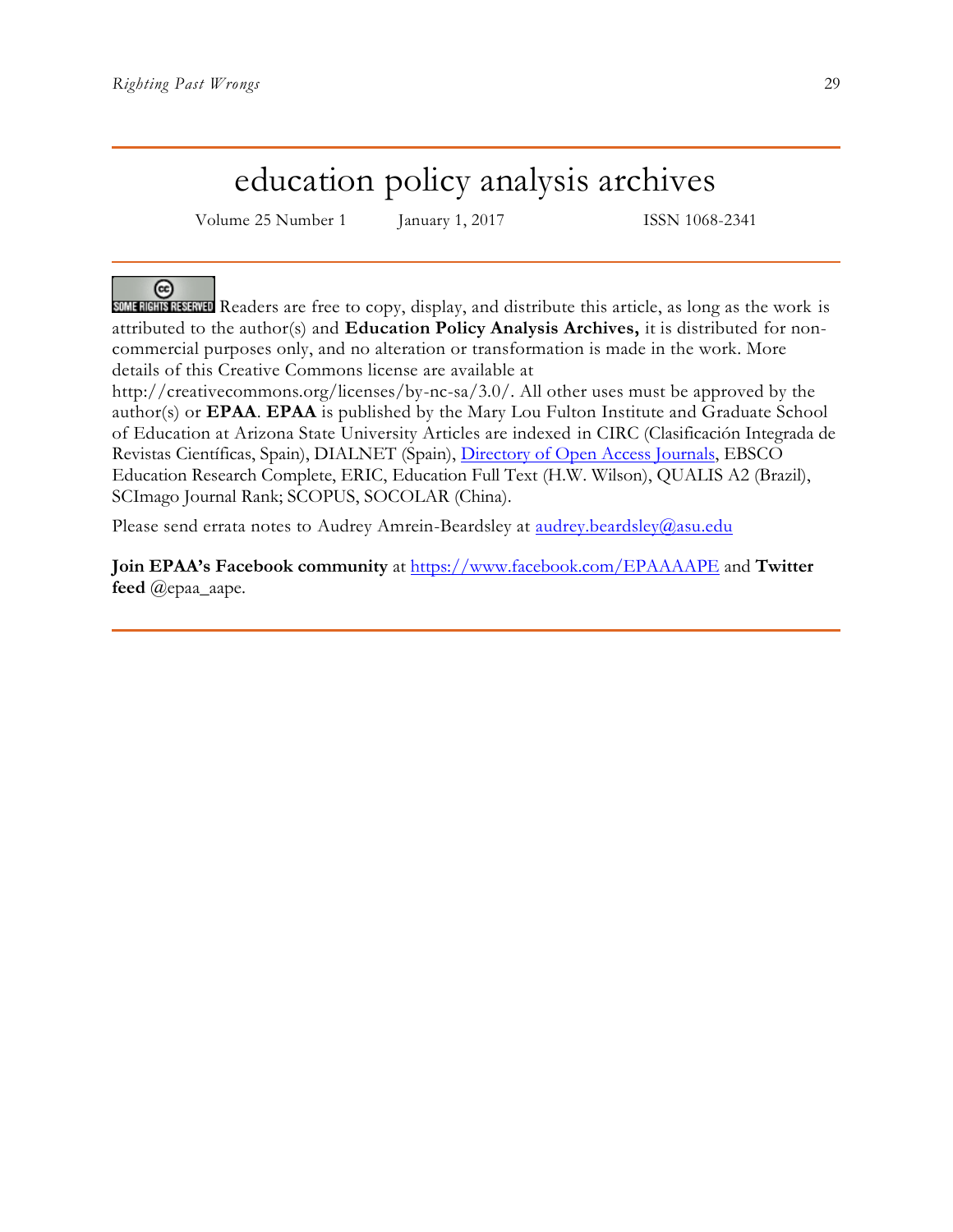# education policy analysis archives editorial board

Lead Editor: **Audrey Amrein-Beardsley** (Arizona State University) Editor Consultor: **Gustavo E. Fischman** (Arizona State University) Associate Editors: **David Carlson**, **David Garcia, Margarita Jimenez-Silva, Eugene Judson**, **Mirka Koro-Ljungberg, Scott Marley, Jeanne M. Powers, Iveta Silova, Maria Teresa Tatto** (Arizona State University)

**Cristina Alfaro** San Diego State University

**Gary Anderson** New York University

**Michael W. Apple** University of Wisconsin, Madison **Jeff Bale** OISE, University of Toronto, Canada

**David C. Berliner** Arizona State University

**Casey Cobb** University of **Connecticut** 

**Arnold Danzig** San Jose State University

**Linda Darling-Hammond**  Stanford University

**Elizabeth H. DeBray** University of Georgia

**Chad d'Entremont** Rennie Center for Education Research & Policy

**John Diamond** University of Wisconsin, Madison

**Matthew Di Carlo** Albert Shanker Institute

**Michael J. Dumas** University of California, Berkeley

**Kathy Escamilla** University of Colorado, Boulder

**Melissa Lynn Freeman** Adams State College

**Rachael Gabriel** University of Connecticut

**Amy Garrett Dikkers** University of North Carolina, Wilmington

**Gene V Glass** Arizona State University

**Ronald Glass** University of California, Santa Cruz

**Jacob P. K. Gross** University of **Louisville** 

**Julian Vasquez Heilig** California State University, Sacramento **Aaron Bevanot** SUNY Albany **Kimberly Kappler Hewitt** University of North Carolina Greensboro

**Aimee Howley** Ohio University **Noah Sobe** Loyola University

**Henry Braun** Boston College **Steve Klees** University of Maryland **Nelly P. Stromquist** University of

**Jaekyung Lee S**UNY Buffalo

**Jessica Nina Lester** Indiana University

**Amanda E. Lewis** University of Illinois, Chicago

**Chad R. Lochmiller** Indiana University

**Christopher Lubienski** University of Illinois, Urbana-Champaign

**Sarah Lubienski** University of Illinois, Urbana-Champaign

**William J. Mathis** University of Colorado, Boulder

**Michele S. Moses** University of Colorado, Boulder

**Julianne Moss** Deakin University, Australia

**Sharon Nichols** University of Texas, San Antonio

**Eric Parsons** University of Missouri-Columbia

**Susan L. Robertson** Bristol University, UK

**Gloria M. Rodriguez** University of California, Davis **R. Anthony Rolle** University of Houston

**A. G. Rud** Washington State University

**Eric M. Haas** WestEd **Patricia Sánchez** University of University of Texas, San Antonio **Janelle Scott** University of California, Berkeley

> **Jack Schneider** College of the Holy Cross

Maryland

**Benjamin Superfine** University of Illinois, Chicago

**Maria Teresa Tatto**  Michigan State University

**Adai Tefera** Virginia Commonwealth University

**Tina Trujillo** University of California, Berkeley

**Federico R. Waitoller** University of Illinois, Chicago

**Larisa Warhol** University of Connecticut

**John Weathers** University of Colorado, Colorado Springs

**Kevin Welner** University of Colorado, Boulder

**Terrence G. Wiley** Center for Applied Linguistics

**John Willinsky**  Stanford University

**Jennifer R. Wolgemuth University of** South Florida

**Kyo Yamashiro** Claremont Graduate University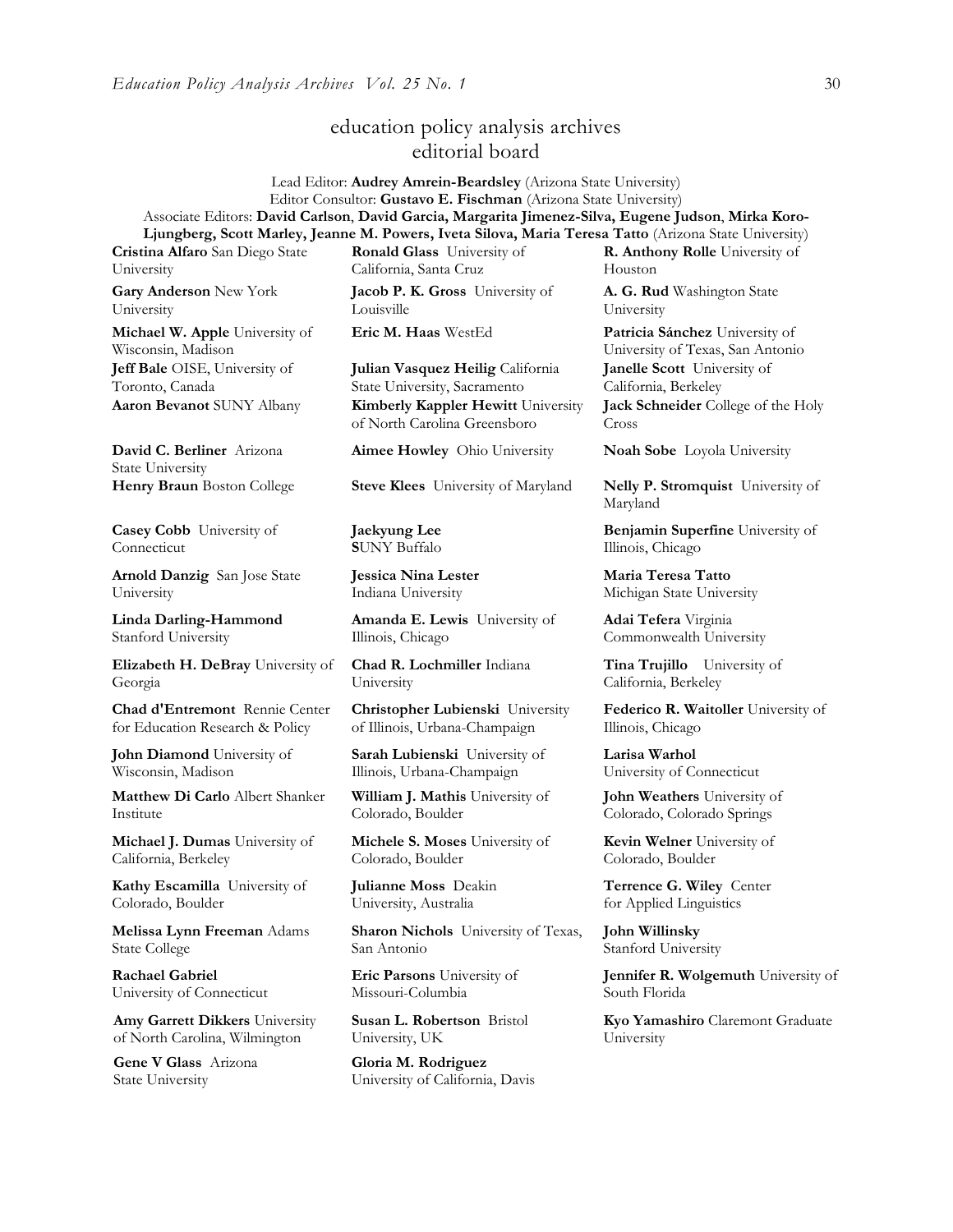# archivos analíticos de políticas educativas consejo editorial

Editor Consultor: **Gustavo E. Fischman** (Arizona State University) Editores Asociados: **Armando Alcántara Santuario** (Universidad Nacional Autónoma de México), **Jason Beech** (Universidad de San Andrés), **Ezequiel Gomez Caride** (Pontificia Universidad Católica Argentina), **Antonio Luzon** Universidad de Granada

**Claudio Almonacid** Universidad Metropolitana de Ciencias de la Educación, Chile **Miguel Ángel Arias Ortega**  Universidad Autónoma de la Ciudad de México **Xavier Besalú Costa**  Universitat de Girona, España

**[Xavier Bonal](javascript:openRTWindow() Sarro** Universidad Autónoma de Barcelona, España

**[Antonio Bolívar](javascript:openRTWindow() Boitia** Universidad de Granada, España

**[José Joaquín Brunner](javascript:openRTWindow()** Universidad Diego Portales, Chile **[Damián Canales Sánchez](javascript:openRTWindow()** Instituto Nacional para la Evaluación de la Educación, México

#### **Gabriela de la Cruz Flores** Universidad Nacional Autónoma de

México

**[Marco Antonio Delgado Fuentes](javascript:openRTWindow()** Universidad Iberoamericana, México **[Inés Dussel](javascript:openRTWindow()**, DIE-CINVESTAV, México

**[Pedro Flores Crespo](javascript:openRTWindow()** Universidad Iberoamericana, México

#### **Ana María García de Fanelli**

Centro de Estudios de Estado y Sociedad (CEDES) CONICET, Argentina

**Juan Carlos González Faraco**  Universidad de Huelva, España

**María Clemente Linuesa**  Universidad de Salamanca, España

**Jaume Martínez Bonafé** Universitat de València, España

**Alejandro Márquez Jiménez**  Instituto de Investigaciones sobre la Universidad y la Educación, UNAM, México **María Guadalupe Olivier Tellez**, Universidad Pedagógica Nacional, México **[Miguel Pereyra](javascript:openRTWindow()** Universidad de Granada, España **[Mónica Pini](javascript:openRTWindow()** Universidad Nacional

de San Martín, Argentina

**Omar Orlando Pulido Chaves** Instituto para la Investigación Educativa y el Desarrollo Pedagógico (IDEP) **[José Luis Ramírez](javascript:openRTWindow() Romero**

Universidad Autónoma de Sonora, México **[Paula Razquin](javascript:openRTWindow()** Universidad de San Andrés, Argentina

**José Ignacio Rivas Flores** Universidad de Málaga, España **[Miriam Rodríguez Vargas](javascript:openRTWindow()** Universidad Autónoma de Tamaulipas, México **José Gregorio Rodríguez**  Universidad Nacional de Colombia, Colombia **[Mario Rueda Beltrán](javascript:openRTWindow()** Instituto de Investigaciones sobre la Universidad y la Educación, UNAM, México **José Luis San Fabián Maroto**  Universidad de Oviedo, España

**[Jurjo Torres Santomé](javascript:openRTWindow()**, Universidad de la Coruña, España

**[Yengny Marisol Silva Laya](javascript:openRTWindow()** Universidad Iberoamericana, México **Juan Carlos Tedesco** Universidad Nacional de San Martín, Argentina

**Ernesto Treviño Ronzón** Universidad Veracruzana, México

**[Ernesto Treviño](javascript:openRTWindow() Villarreal** Universidad Diego Portales Santiago, Chile **[Antoni Verger Planells](javascript:openRTWindow()** Universidad

Autónoma de Barcelona, España

#### **[Catalina Wainerman](javascript:openRTWindow()**

Universidad de San Andrés, Argentina **Juan Carlos Yáñez Velazco** Universidad de Colima, México